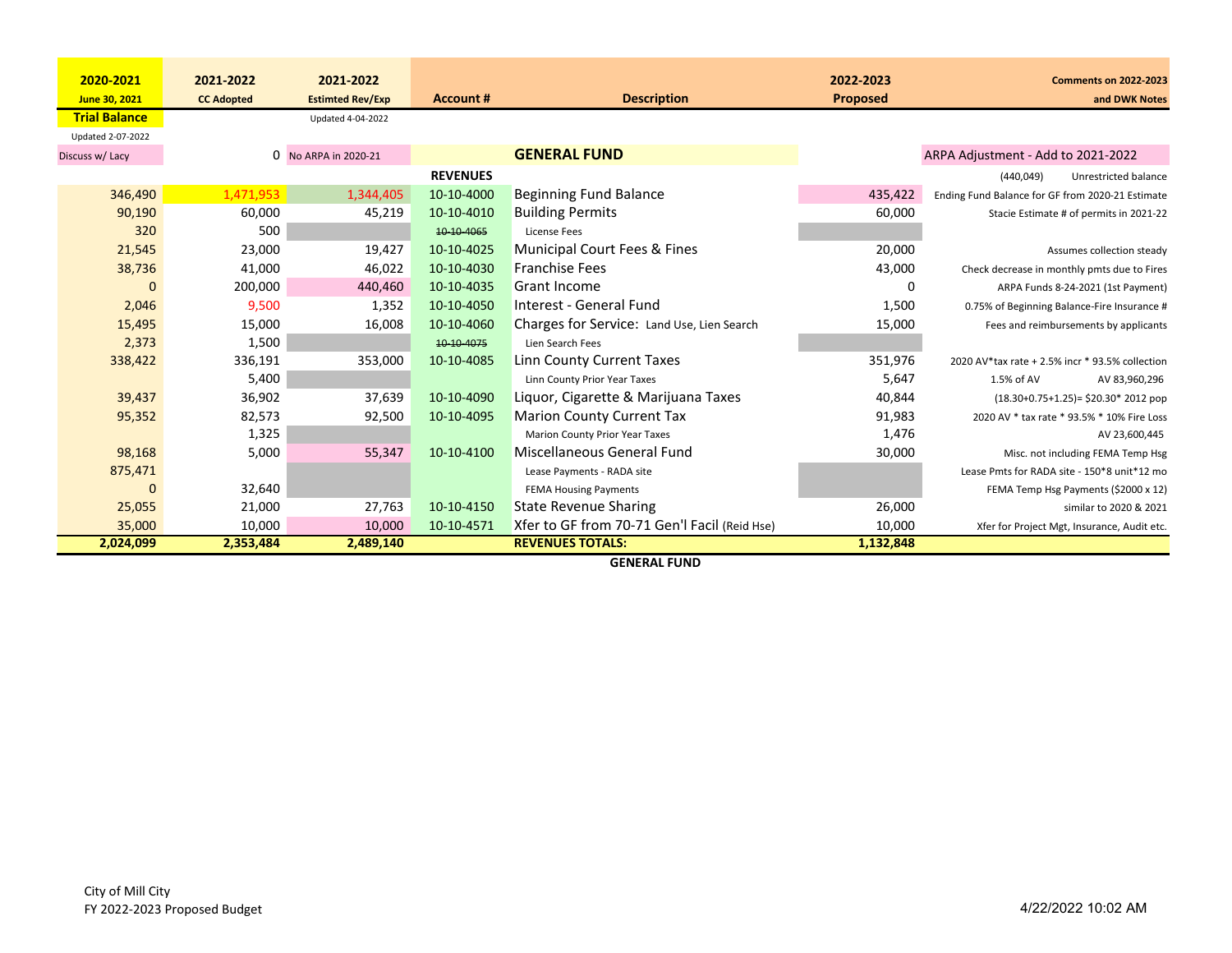| 2020-2021            | 2021-2022         | 2021-2022               |                     |                                      | 2022-2023       | <b>Comments on 2022-2023</b>           |
|----------------------|-------------------|-------------------------|---------------------|--------------------------------------|-----------------|----------------------------------------|
| June 30, 2021        | <b>CC Adopted</b> | <b>Estimted Rev/Exp</b> | <b>Account #</b>    | <b>Description</b>                   | <b>Proposed</b> | and DWK Notes                          |
| <b>Trial Balance</b> |                   | Updated 4-04-2022       |                     |                                      |                 |                                        |
| Updated 2-07-2022    |                   |                         |                     |                                      |                 |                                        |
|                      |                   |                         | <b>EXPENDITURES</b> |                                      |                 |                                        |
| 32,864               | 34,500            |                         | 10-10-5010          | <b>City Recorder</b>                 | 34,987          | Insert #s from Wage Excel Spreadsheets |
| 28,577               | 9,500             |                         | 10-10-5020          | Clerk II - UB /Court/Code Enf.       | 10,557          |                                        |
| 90                   | 19,500            |                         | 10-10-5030          | Clerk (CH/Reid House)                | 10,652          |                                        |
| 12,884               | 14,000            |                         | 10-10-5040          | Clerk II - Finance                   | 15,217          |                                        |
| 8,548                | 8,750             |                         | 10-10-5050          | Judge                                | 8,820           |                                        |
| 8,633                | 8,600             |                         | 10-10-5075          | <b>Public Works Supervisor</b>       | 12,254          |                                        |
| 21,748               | 10,000            |                         | 10-10-5080          | <b>Utility Maintenance Worker</b>    | 13,846          |                                        |
|                      | 13,500            |                         |                     | Utility Maintenance Worker (new)     | 12,577          |                                        |
| $\mathbf 0$          | 0                 |                         | 10-10-5070          | PW Maintenance (Buildings & Grounds) | 18,493          |                                        |
| 76,786               |                   |                         | 10-10-5500          | Payroll Costs                        |                 |                                        |
|                      | 26,000            |                         |                     | <b>PERS</b>                          | 30,274          |                                        |
|                      | 3,750             |                         |                     | Worker's Comp & Benefit Assessment   | 3,675           |                                        |
|                      | 9,250             |                         |                     | SS & MC                              | 10,511          |                                        |
|                      | 46,000            |                         |                     | Employee Insurance                   | 41,599          |                                        |
|                      | 1,000             |                         |                     | Unemployment                         | 1,000           |                                        |
| 190,131              | 204,350           | 188,395                 |                     | PERSONAL SERVICES TOTALS             | 224,462         |                                        |
|                      |                   |                         |                     |                                      |                 |                                        |

## Review w/ Lacy

| 263,642 | 272.742 | 272.742            | 10-10-6005 | Contracts (LCSO)                                 | 286,379 | 2022-23 Rate = \$75.51 x 301 hrs/mo x 1.05  |
|---------|---------|--------------------|------------|--------------------------------------------------|---------|---------------------------------------------|
| 6,399   | 10,000  | 10,000             | 10-10-6010 | Contract Serv: Audit & Other                     | 15,000  | Ask Accuity - Anticipate Federal Audit Regs |
| 0       | 11,250  | look at details    |            | <b>Court Appointed Legal</b>                     |         |                                             |
| 0       | 0       | was audit divided? |            | Legal / Special / Code / Ordinance               |         |                                             |
| 64,958  | 54,000  | 38,638             | 10-10-6020 | <b>Permits:</b> Bldg Permits & Others            | 51,000  | 85% of building permit fees                 |
| 9,193   | 12,000  | 12,211             | 10-10-6065 | <b>Muni Court Expense:</b> Fines & Disbursements | 13,000  |                                             |
| 0       |         |                    | 10-10-6080 | Elections                                        | 0       |                                             |
| 1,505   | 2,000   | 1,439              | 10-10-6110 | Fuel                                             | 2,500   |                                             |
| 20,249  | 16,000  | 18,000             | 10-10-6145 | Insurance                                        | 19.000  |                                             |
| 19,424  | 11,250  | 20,723             | 10-10-6160 | Legal                                            | 22,000  |                                             |
| 10,270  | 22,000  | 20,188             | 10-10-6165 | <b>Parks &amp; Facility Maintenance</b>          | 26,000  | Maintenance at all Parks & MC Falls         |
| 0       | 4,000   |                    |            | Restroom Utilities & Maint                       |         |                                             |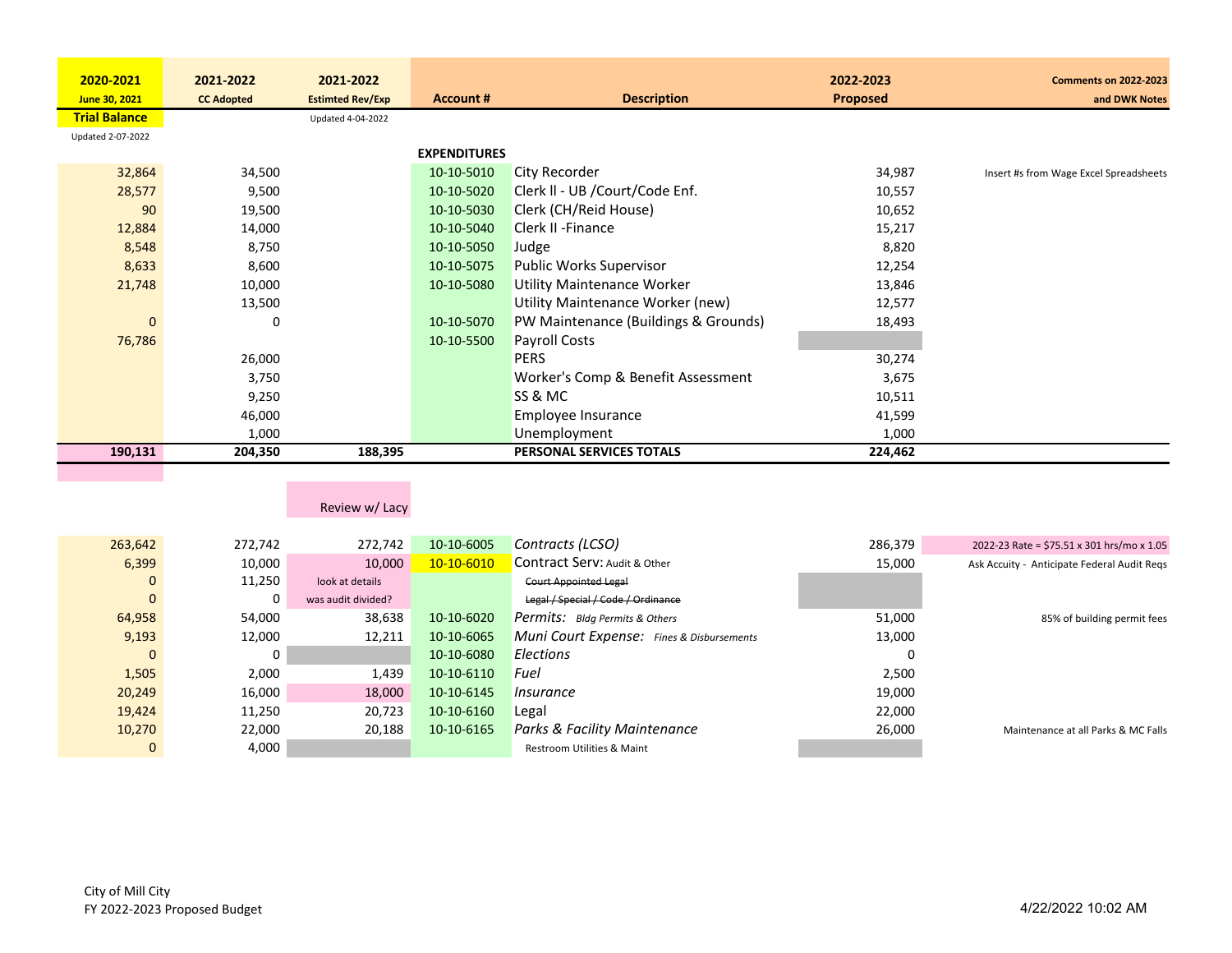| 2020-2021            | 2021-2022         | 2021-2022               |                  |                                                     | 2022-2023 | <b>Comments on 2022-2023</b>                     |
|----------------------|-------------------|-------------------------|------------------|-----------------------------------------------------|-----------|--------------------------------------------------|
| June 30, 2021        | <b>CC Adopted</b> | <b>Estimted Rev/Exp</b> | <b>Account #</b> | <b>Description</b>                                  | Proposed  | and DWK Notes                                    |
| <b>Trial Balance</b> |                   | Updated 4-04-2022       |                  |                                                     |           |                                                  |
| Updated 2-07-2022    |                   |                         |                  |                                                     |           |                                                  |
| 5,422                | 12,500            | 34,547                  | 10-10-6170       | <b>Miscellaneous</b>                                | 25,000    | Reduced # in 2022-23, may be high                |
| 1,000                | 1,000             | look at details         | 10-10-6070       | Donations                                           |           |                                                  |
| 130                  | 2,200             |                         | 10-10-6200       | Planning Commission, GIS, etc.                      |           |                                                  |
| 1,917                | 3,500             | 11,531                  | 10-10-6185       | Office Supplies: Computer, Copier, Postage & Printg | 14,000    |                                                  |
| 5,098                | 8,500             |                         | 10-10-6045       | Computer Expense                                    |           |                                                  |
| 1,775                | 3,000             |                         | 10-10-6060       | Copier                                              |           |                                                  |
| 4,420                | 5,000             |                         | 10 10 6 205      | Postage                                             |           |                                                  |
| 727                  | 1,500             |                         | 10-10-6210       | Printing                                            |           |                                                  |
| $\mathbf 0$          | 0                 | 7,361                   | 10-10-6195       | <b>Building Maintenance, Utilities &amp; Phones</b> | 19,500    | Probably too high,                               |
| 8,714                | 16,000            |                         | 10-10-6015       | <b>Building Maintenance</b>                         |           |                                                  |
| 3,197                | 3,500             |                         | 10-10-6195       | Phones                                              |           |                                                  |
|                      | 17,500            | 26,900                  | 10-10-6200       | Planning, Engineering & Design                      | 30,000    | Plans Reviews for land use applications/projects |
| 10,355               | 28,000            |                         | 10-10-6080       | Consulting                                          |           | Kinney + consultants                             |
|                      | 0                 |                         | 10-10-6050       | Consultant - Add Upon (Accounting)                  |           |                                                  |
| 24,620               | $\Omega$          |                         |                  | Consultant - Kinney (Planning & Budget)             |           |                                                  |
| 4,940                | 4,000             | 4,358                   | 10-10-6260       | <b>Memberships &amp; Training</b>                   | 6,500     |                                                  |
| 255                  | 2,500             |                         | 10-10-6240       | Schools & Mileage                                   |           |                                                  |
|                      |                   |                         |                  | <b>AUDIT ADJUSTMENT</b>                             |           |                                                  |
| 468,207              | 523,942           | 478,636                 |                  | <b>MATERIALS &amp; SERV TOTALS:</b>                 | 529,879   | $\mathbf 0$<br>$\Omega$                          |
|                      |                   |                         |                  |                                                     |           |                                                  |
| 11,357               | 0                 |                         | 10-10-7025       | Computer C/O Website & Software                     |           |                                                  |
|                      |                   |                         | 10-10-7030       | Land Acquisition (MC Falls Parking Lot)             |           |                                                  |
| $\mathbf 0$          | 0                 |                         |                  | Office Equipment C/O                                |           |                                                  |
| $\mathbf 0$          | 5,000             | 0                       | 10-10-7070       | Miscellaneous C/O                                   | 20,000    | East entry sign replacement                      |
| $\mathbf 0$          | 0                 |                         | 10-10-7080       | Parks C/O                                           |           |                                                  |
|                      | 15,000            | $\mathbf 0$             |                  | Signage Improvements                                |           |                                                  |
| 11,357               | 20,000            | $\mathbf 0$             |                  | C/O TOTALS:                                         | 20,000    |                                                  |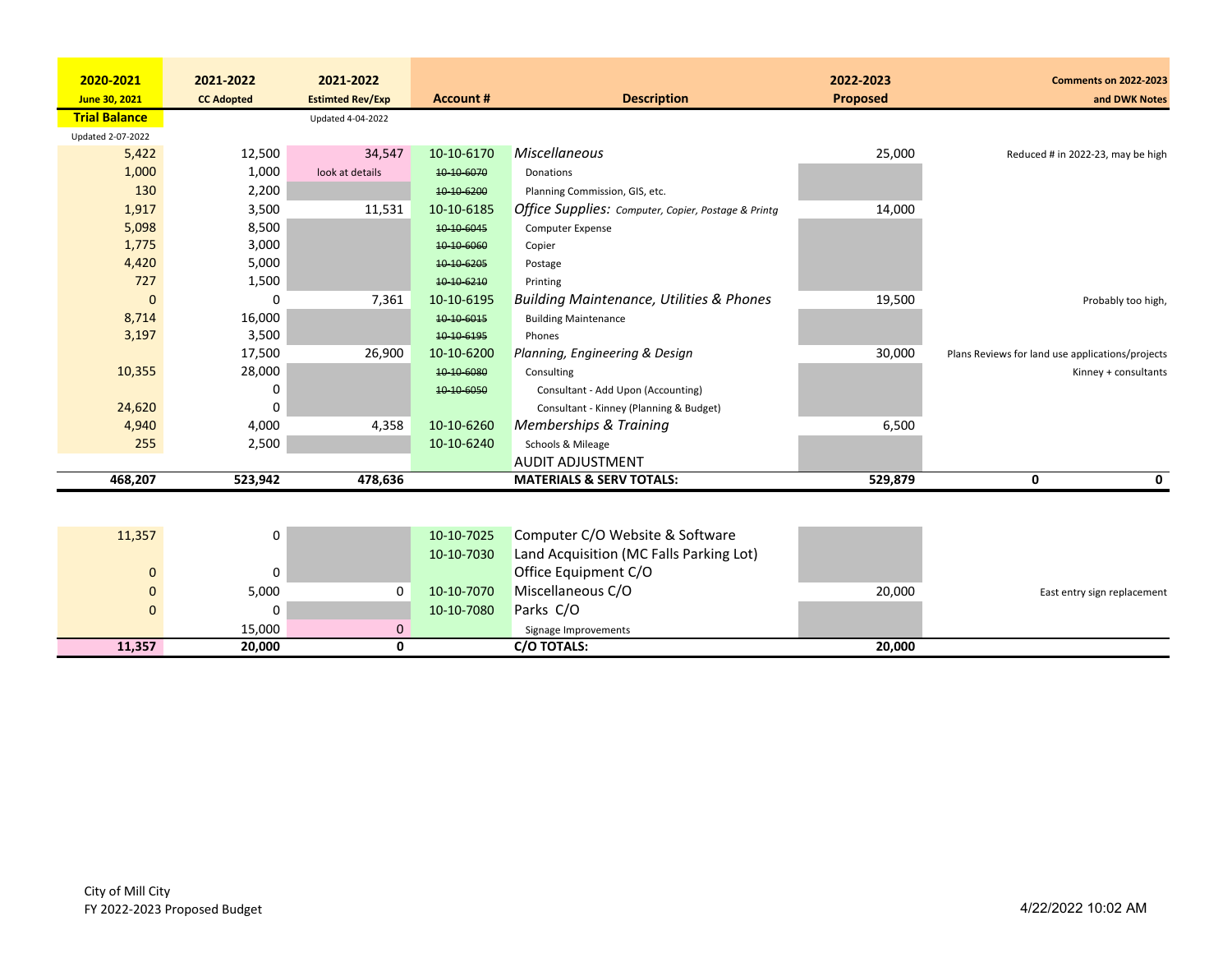| 2020-2021            | 2021-2022         | 2021-2022               |                  |                                                                   | 2022-2023 | <b>Comments on 2022-2023</b>                  |
|----------------------|-------------------|-------------------------|------------------|-------------------------------------------------------------------|-----------|-----------------------------------------------|
| June 30, 2021        | <b>CC Adopted</b> | <b>Estimted Rev/Exp</b> | <b>Account #</b> | <b>Description</b>                                                | Proposed  | and DWK Notes                                 |
| <b>Trial Balance</b> |                   | Updated 4-04-2022       |                  |                                                                   |           |                                               |
| Updated 2-07-2022    |                   |                         |                  |                                                                   |           |                                               |
|                      |                   |                         |                  |                                                                   |           |                                               |
| $\mathbf{0}$         | 140,000           | 140,000                 | 10-10-8260       | GF Xfer to Canyon Journeys Trail Fund                             | 0         | Cedar Creek Bridge Replacement (140,000)      |
| 0                    | U                 |                         | 10-10-8265       | GF Xfer to Housing Rehab (SD Interest)                            | $\Omega$  |                                               |
| $\mathbf{0}$         | 815,000           | 815,000                 | 10-10-8271       | GF Xfer to Gen Facilities Res Fund                                | 0         | Balance of Fire Insurance (715,000)           |
| $\mathbf{0}$         | 80,000            | 80,000                  | 10-10-8272       | GF Xfer to Water Reserve Fund                                     | O         |                                               |
| $\mathbf 0$          | 50,000            | 50,000                  | 10-10-8273       | <b>GF Xfer to Street Reserve</b>                                  | n         |                                               |
| $\mathbf{0}$         | 150,000           | 150,000                 | 10-10-8274       | GF Xfer to Sewer Reserve Fund                                     | 110,000   | Pre-Design & Grant Request to BusOR           |
| 10,000               | 10,000            | 10,000                  | 10-10-8275       | GF Xfer to Equipment Reserve Fund                                 | 10,000    |                                               |
|                      | 120,000           | 120,000                 | 10-10-8276       | GF Xfer to Storm Drainage Reserve Fund                            | 0         |                                               |
| 10,000               | 1,365,000         | 1,365,000               |                  | <b>TRANSFERS IN/OUT TOTALS:</b>                                   | 120,000   |                                               |
|                      |                   |                         |                  |                                                                   |           |                                               |
| $\mathbf{0}$         | 21,687            | 21,687                  | 10-10-8030       | Interfund Loan Payment (HR Fund / Res XXX)                        | 21,687    | Storm- 10-year loan \$200,000 @ 1.5% interest |
| $\mathbf 0$          | 21,687            | 21,687                  |                  | <b>DEBT SERVICE TOTALS</b>                                        | 21,687    |                                               |
|                      |                   |                         |                  |                                                                   |           |                                               |
| $\mathbf{0}$         | 118,505           | $\mathbf 0$             | 10-10-8100       | <b>GF Contingency</b>                                             | 116,820   | Minimum \$100,000                             |
| $\mathbf 0$          | 100,000           | 0                       | 10-10-9000       | Unappropriated EFB                                                | 100,000   | Minimum \$100,000                             |
|                      |                   |                         |                  |                                                                   |           |                                               |
| $\mathbf{0}$         | 218,505           |                         |                  | <b>CONTING/UNAPP TOTALS:</b>                                      | 216,820   |                                               |
| 2,024,099            | 2,353,484         | 2,489,140               |                  | <b>REVENUES TOTALS:</b>                                           | 1,132,848 |                                               |
| 679,695              | 2,353,484         | 2,053,718               |                  | <b>EXPENDITURES TOTALS:</b>                                       | 1,132,848 |                                               |
|                      |                   |                         |                  |                                                                   |           | Fire Ins. 895,000-140,000                     |
| 1,344,405            | (0)               | 435,422                 |                  | <b>ENDING FUND BALANCE - GENERAL FUND</b>                         | (0)       |                                               |
| 300,000              |                   |                         |                  | Recommended ending fund balance = 5 month expenses = \$300,000    |           |                                               |
| 468,933              |                   |                         |                  | Estimated EFB (not including Reid House & Wildfire Insurance Pmt) | 216,820   |                                               |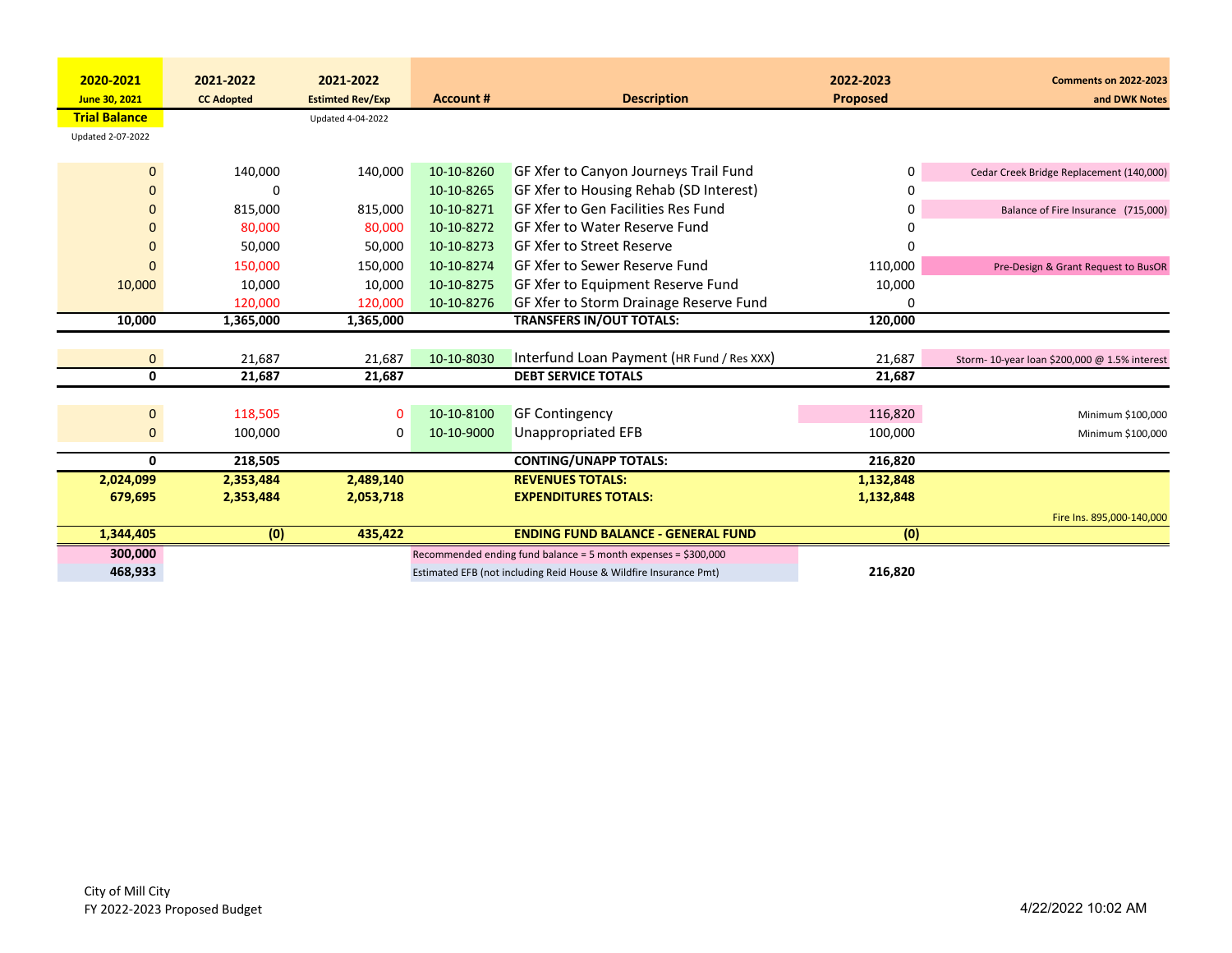| 2020-2021            | 2021-2022         | 2021-2022               |                     |                                      | 2022-2023       | <b>Comments on 2022-2023</b> |
|----------------------|-------------------|-------------------------|---------------------|--------------------------------------|-----------------|------------------------------|
| June 30, 2021        | <b>CC Adopted</b> | <b>Estimted Rev/Exp</b> | <b>Account #</b>    | <b>Description</b>                   | <b>Proposed</b> | and DWK Notes                |
| <b>Trial Balance</b> |                   | Updated 4-04-2022       |                     |                                      |                 |                              |
| Updated 2-07-2022    |                   |                         |                     |                                      |                 |                              |
|                      |                   |                         |                     | <b>STREET FUND</b>                   |                 |                              |
|                      | #REF!             |                         | <b>REVENUES</b>     |                                      |                 |                              |
| 115,380              | 87,644            | 110,012                 | 20-20-4000          | <b>Fund Balance</b>                  | 109,957         |                              |
| 56,057               | 56,000            | 55,271                  | 20-20-4030          | <b>PPL Franchise Tax</b>             | 56,000          |                              |
| $\Omega$             | 0                 | $\Omega$                | 20-20-4035          | <b>Grant Income</b>                  | 0               |                              |
| 996                  | 657               | 740                     | 20-20-4050          | Interest / Streets                   | 855             | 0.750%                       |
| $\Omega$             | $\mathbf 0$       | 876                     | 20-20-4100          | Miscellaneous                        | 0               |                              |
| 144,532              | 130,710           | 141,738                 | 20-20-4145          | <b>State Highway Tax</b>             | 146,069         | \$76.42 * 2012 pop * 95%     |
| 316,966              | 275,012           | 308,636                 |                     | <b>REVENUES TOTALS:</b>              | 312,881         |                              |
|                      |                   |                         |                     |                                      |                 |                              |
|                      |                   |                         | <b>EXPENDITURES</b> |                                      |                 |                              |
| 3,652                | 4,000             |                         | 20-20-5010          | <b>City Recorder</b>                 | 4,200           |                              |
| 4,290                | 2,400             |                         | 20-20-5020          | Clerk II - UB/Court/Code Enf.        | 2,520           |                              |
| 90                   | 2,100             |                         | 20-20-5030          | Clerk (City Hall/Reid House)         | 2,205           |                              |
| 1,841                | 2,200             |                         | 20-20-5040          | <b>Clerk II - Finance</b>            | 2,310           |                              |
|                      | 0                 |                         | 20-20-5070          | PW Maintenance (Buildings & Grounds) | 0               |                              |
| 9,352                | 7,000             |                         | 20-20-5075          | <b>Public Works Supervisor</b>       | 7,350           |                              |
| 17,504               | 19,000            |                         | 20-20-5080          | Utility Maintenance Worker (2)       | 19,950          |                              |
| 28,128               |                   |                         | 20-20-5500          | <b>Payroll Costs</b>                 |                 |                              |
|                      | 8,500             |                         |                     | <b>PERS</b>                          | 9,138           |                              |
|                      | 1,500             |                         |                     | Worker's Comp & Benefit Assessment   | 1,613           |                              |
|                      | 3,000             |                         |                     | SS & MC                              | 3,225           | % distribution of salaries   |
|                      | 11,500            |                         |                     | Employee Insurance                   | 12,363          | modified for 2022-2023       |
|                      | 1,000             |                         |                     | Unemployment                         | 1,075           |                              |
| 64,856               | 62,200            | 84,005                  |                     | PERSONAL SERV TOTALS:                | 65,948          |                              |

**Transfer from Contingency to cover personnel overage**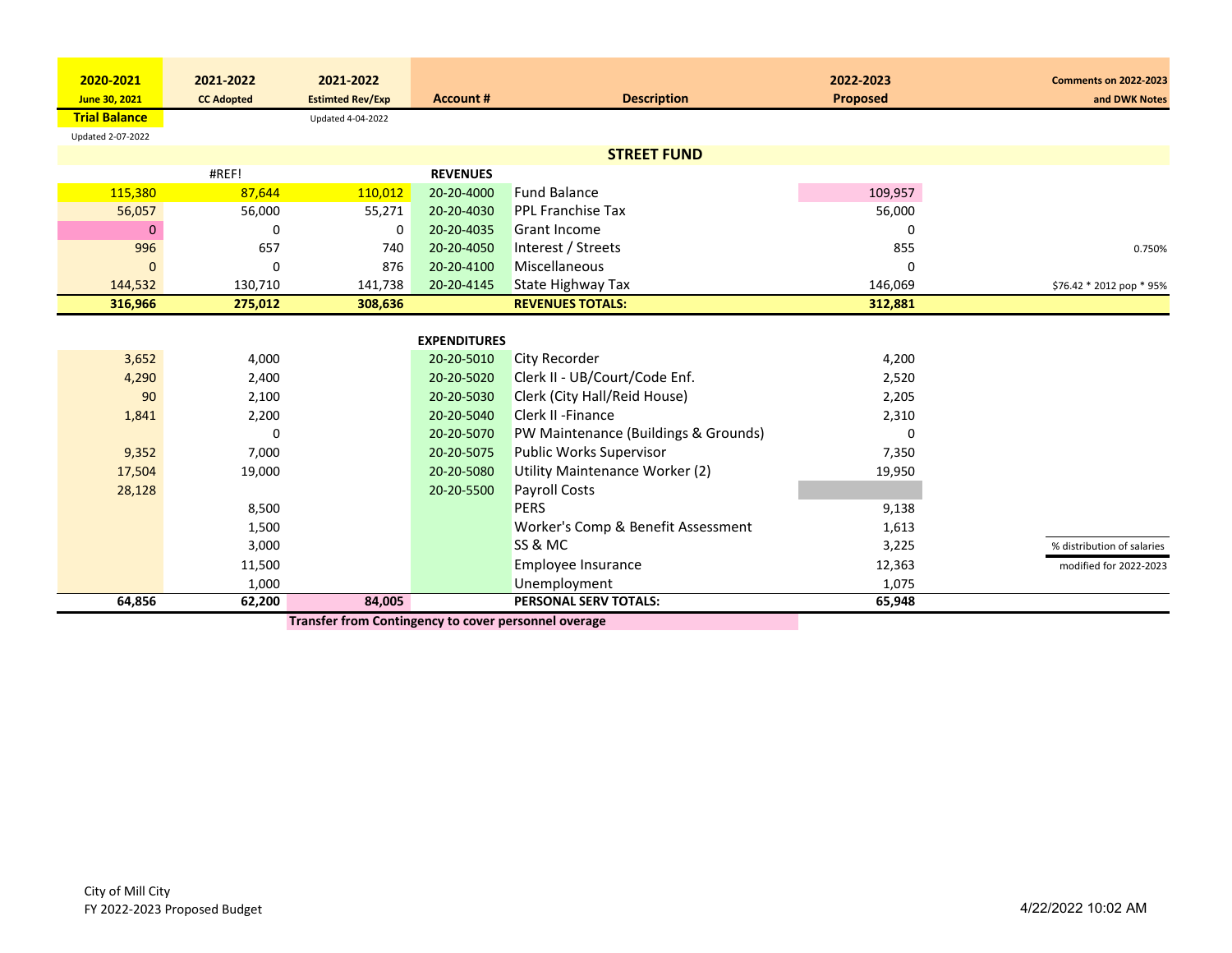| 2020-2021            | 2021-2022               | 2021-2022                |                  |                                              | 2022-2023       | <b>Comments on 2022-2023</b>             |
|----------------------|-------------------------|--------------------------|------------------|----------------------------------------------|-----------------|------------------------------------------|
| June 30, 2021        | <b>CC Adopted</b>       | <b>Estimted Rev/Exp</b>  | <b>Account #</b> | <b>Description</b>                           | <b>Proposed</b> | and DWK Notes                            |
| <b>Trial Balance</b> |                         | <b>Updated 4-04-2022</b> |                  |                                              |                 |                                          |
| Updated 2-07-2022    |                         |                          |                  |                                              |                 |                                          |
|                      |                         |                          |                  |                                              |                 |                                          |
| 1,507                | 1,500                   | 1,747                    | 20-20-6110       | Vehicles, Equip Operation & Fuel             | 2,500           |                                          |
| 10,867               | 3,000                   | 3,815                    | 20-20-6145       | Insurance                                    | 3,000           |                                          |
| 38,425               | 35,000                  | 35,921                   | 20-20-6155       | <b>Street Lights</b>                         | 37,500          |                                          |
| 373                  | 1,000                   | 1,849                    | 20-20-6170       | Miscellaneous                                | 3,000           |                                          |
| $\Omega$             | 100                     |                          | 20-20-6265       | Uniform                                      |                 |                                          |
| 1,888                | 1,250                   | 5,693                    | 20-20-6185       | Office Supplies: Computer Exp                | 6,000           |                                          |
|                      |                         | 500                      | 20-20-6195       | <b>Utilities &amp; Phones</b>                | 750             |                                          |
| 3,472                | 7,500                   | 1,650                    | 20-20-6200       | Planning & Engineering Consultants           | 4,000           |                                          |
|                      | 0                       |                          |                  | Storm Drainage Facility (Master Plan/Design) |                 | To be paid for with Storm Drainage grant |
| 5,126                | 3,000                   |                          | 20-20-6050       | <b>Consulting Services</b>                   |                 |                                          |
|                      |                         | 1,000                    | 20-20-6260       | Maintenance, Fuel & Supplies                 | $\mathbf{0}$    |                                          |
| $\mathbf{0}$         | 1,500                   | 7,500                    | 20-20-6245       | Street/Sidewalk Maintenance & Repair         | 11,000          | This is too low.                         |
| 1,940                | 17,000                  |                          | 20-20-6165       | Maintenance & Repair                         |                 | Prefer to have \$20,000                  |
| 63,597               | 70,850                  | 59,674                   |                  | <b>MATERIALS &amp; SERV TOTALS:</b>          | 67,750          |                                          |
|                      |                         |                          |                  |                                              |                 |                                          |
|                      | 0                       | 0                        | 20-20-7025       | C/O Computer                                 |                 |                                          |
| 0                    | 0                       | 0                        | 20-20-7070       | C/O Miscellaneous                            |                 |                                          |
|                      | 0                       | 0                        | 20-20-7140       | C/O Storm Swr & drainage imp                 |                 |                                          |
| 0                    | 0                       | 0                        |                  | C/O TOTALS:                                  | $\mathbf{0}$    |                                          |
|                      |                         |                          |                  |                                              |                 |                                          |
| 33,500               | 0                       |                          | 20-20-8250       | Xfer to Railroad Bridge Maint. Fund 50       |                 |                                          |
| 30,000               | 40,000                  | 40,000                   | 20-20-8273       | Xfer to Streets Reserve Fund 70-73           | 65,000          |                                          |
| 15,000               | 15,000                  | 15,000                   | 20-20-8275       | Xfer to Equipment Reserve Fund 70-75         | 15,000          |                                          |
| 78,500               | 55,000                  | 55,000                   |                  | <b>TRANSFERS IN/OUT TOTALS:</b>              | 80,000          |                                          |
|                      |                         |                          |                  |                                              |                 |                                          |
| 0                    | 46,961                  | 0                        | 20-20-8100       | <b>ST Contingency</b>                        | 49,184          | Increase to \$40K +                      |
| 0                    | 40,000                  | 0                        | 20-20-9000       | <b>Unappropriated EFB</b>                    | 50,000          |                                          |
| 0                    | 86,961                  | $\mathbf{0}$             |                  | <b>CONTING/UNAPP TOTALS:</b>                 | 99,184          |                                          |
| 316,966              | 275,012                 | 308,636                  |                  | <b>REVENUES TOTALS:</b>                      | 312,881         |                                          |
|                      |                         | 198,679                  |                  | <b>EXPENDITURES TOTALS:</b>                  |                 |                                          |
| 206,953              | 275,011<br>$\mathbf{1}$ |                          |                  | <b>ENDING FUND BALANCE - STREET FUND</b>     | 312,882<br>(0)  |                                          |
| 110,012              |                         | 109,957                  |                  |                                              |                 |                                          |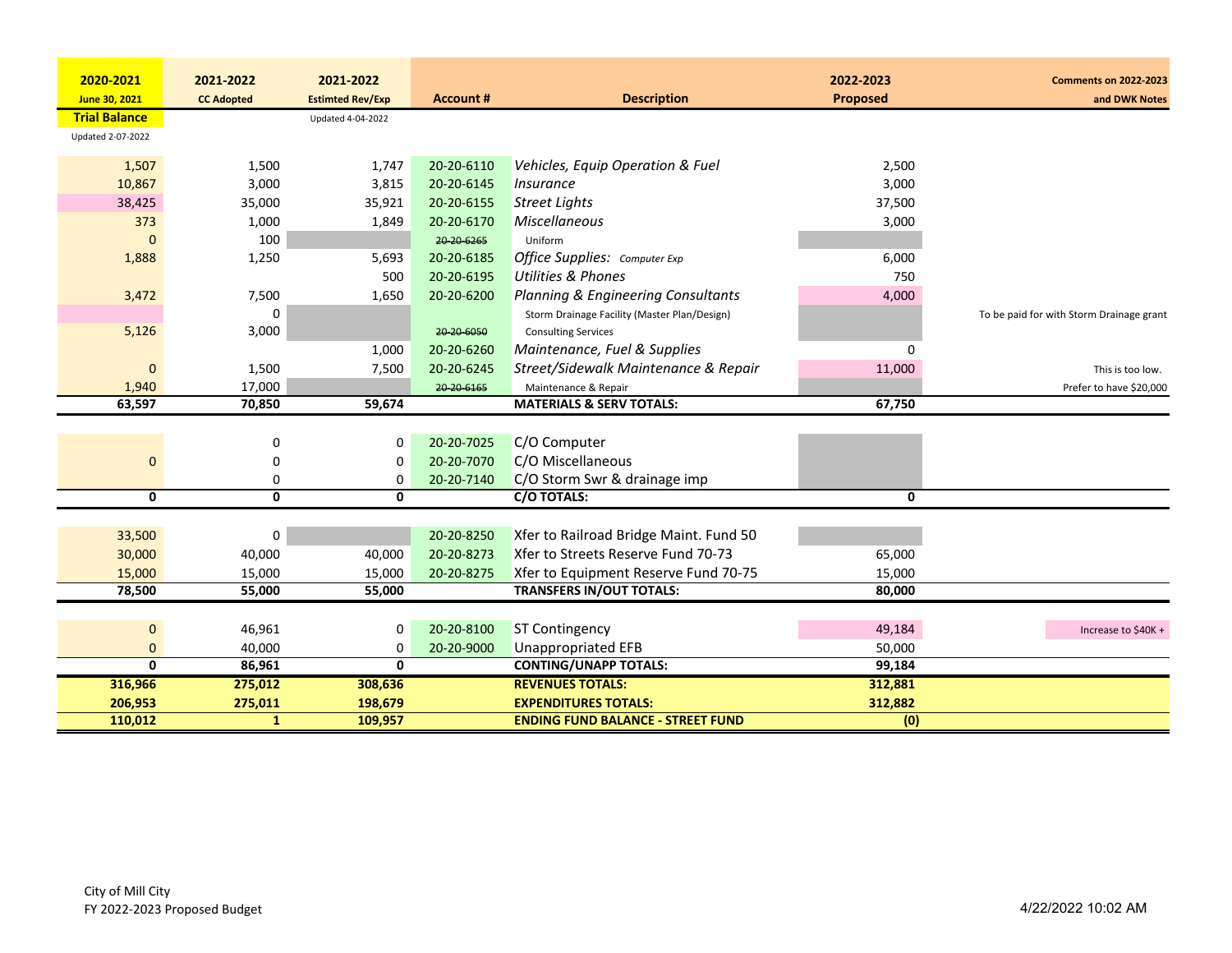| 2020-2021            | 2021-2022         | 2021-2022               |           |                    | 2022-2023       | <b>Comments on 2022-2023</b> |
|----------------------|-------------------|-------------------------|-----------|--------------------|-----------------|------------------------------|
| June 30, 2021        | <b>CC Adopted</b> | <b>Estimted Rev/Exp</b> | Account # | <b>Description</b> | <b>Proposed</b> | and DWK Notes                |
| <b>Trial Balance</b> |                   | Updated 4-04-2022       |           |                    |                 |                              |

Updated 2‐07‐2022

|              |          |               | <b>REVENUES</b>     |                                         |         |                                         |
|--------------|----------|---------------|---------------------|-----------------------------------------|---------|-----------------------------------------|
| 188,571      | 150,268  | 152,250       | 30-30-4000          | <b>Fund Balance</b>                     | 191,289 |                                         |
| 3,024        | 3,500    | 6,000         | 30-30-4015          | <b>Water Charges - Connections</b>      | 5,000   |                                         |
| 6,070        | 4,000    | 5,111         | 30-30-4020          | <b>Water Deposits</b>                   | 5,000   |                                         |
| 1,584        | 1,127    | 1,178         | 30-30-4050          | Interest                                | 1,000   | 0.750%                                  |
| $\Omega$     | 1,000    | 0             | 30-30-4100          | Miscellaneous Water                     | 1,000   | Monthly Wtr Charges @ 3.5% increase     |
| 456,689      | 472,518  | 496,352       | 30-30-4105          | Water Monthly Chgs                      | 511,242 | Adopted 4.5% rate increase              |
|              |          | Check w/ Lacy |                     | Late Fees/Water                         |         | Verify again based on April 2022 totals |
|              | 12,000   | 0             |                     | <b>Credit Card Charges</b>              |         |                                         |
|              | 0        | 0             |                     | <b>Other Funding Sources</b>            |         |                                         |
|              | 0        | 0             |                     | Water LID's                             |         |                                         |
|              | 0        | 0             |                     | IFA Infrastructure Loan                 |         |                                         |
|              | 0        | 0             | 30-30-4510          | <b>Transfer From General Fund</b>       |         |                                         |
| Fix #s - $0$ | $\Omega$ | $\Omega$      | 30-30-4572          | Transfer From Water Reserve Fund        |         |                                         |
| 655,939      | 644,413  | 660,890       |                     | <b>REVENUE TOTALS:</b>                  | 714,531 |                                         |
|              |          |               | <b>EXPENDITURES</b> |                                         |         |                                         |
|              | 0        |               |                     | City Administrator                      |         |                                         |
| 18,258       | 19,500   |               | 30-30-5010          | <b>City Recorder</b>                    | 20,475  |                                         |
| 26,465       | 27,500   |               | 30-30-5020          | Clerk II - UB/Court (2)                 | 28,875  |                                         |
| 11,044       | 12,500   |               | 30-30-5040          | Clerk II - Finance                      | 13,125  |                                         |
| 60           |          |               | 30-30-5060          | <b>Meter Reader</b>                     |         |                                         |
|              |          |               | 30-30-5070          | PW Maintenance (Buildings & Grounds)    |         |                                         |
| 25,179       | 31,000   |               | 30-30-5075          | <b>Public Works Supervisor</b>          | 32,550  |                                         |
| 30,632       | 34,000   |               | 30-30-5080          | Utility Maintenance Worker (2)          | 35,700  |                                         |
|              |          |               |                     | Utility Maintenance Worker (New - 2019) |         |                                         |
| 79,644       |          |               | 30-30-5500          | <b>Payroll Costs</b>                    |         |                                         |
|              | 28,000   |               |                     | <b>PERS</b>                             | 30,100  |                                         |
|              | 6,500    |               |                     | Worker's Comp & Benefit Assessment      | 6,988   |                                         |
|              | 9,250    |               |                     | SS & MC                                 | 9,944   |                                         |
|              | 47,500   |               |                     | Employee Insurance                      | 51,063  |                                         |
|              | 2,000    |               |                     | Unemployment                            | 2,150   |                                         |
|              |          |               |                     | <b>AUDIT ADJUSTMENT</b>                 |         |                                         |
| 191,281      | 217,750  | 166,728       |                     | PERSONAL SERVICE TOTALS:                | 230,969 |                                         |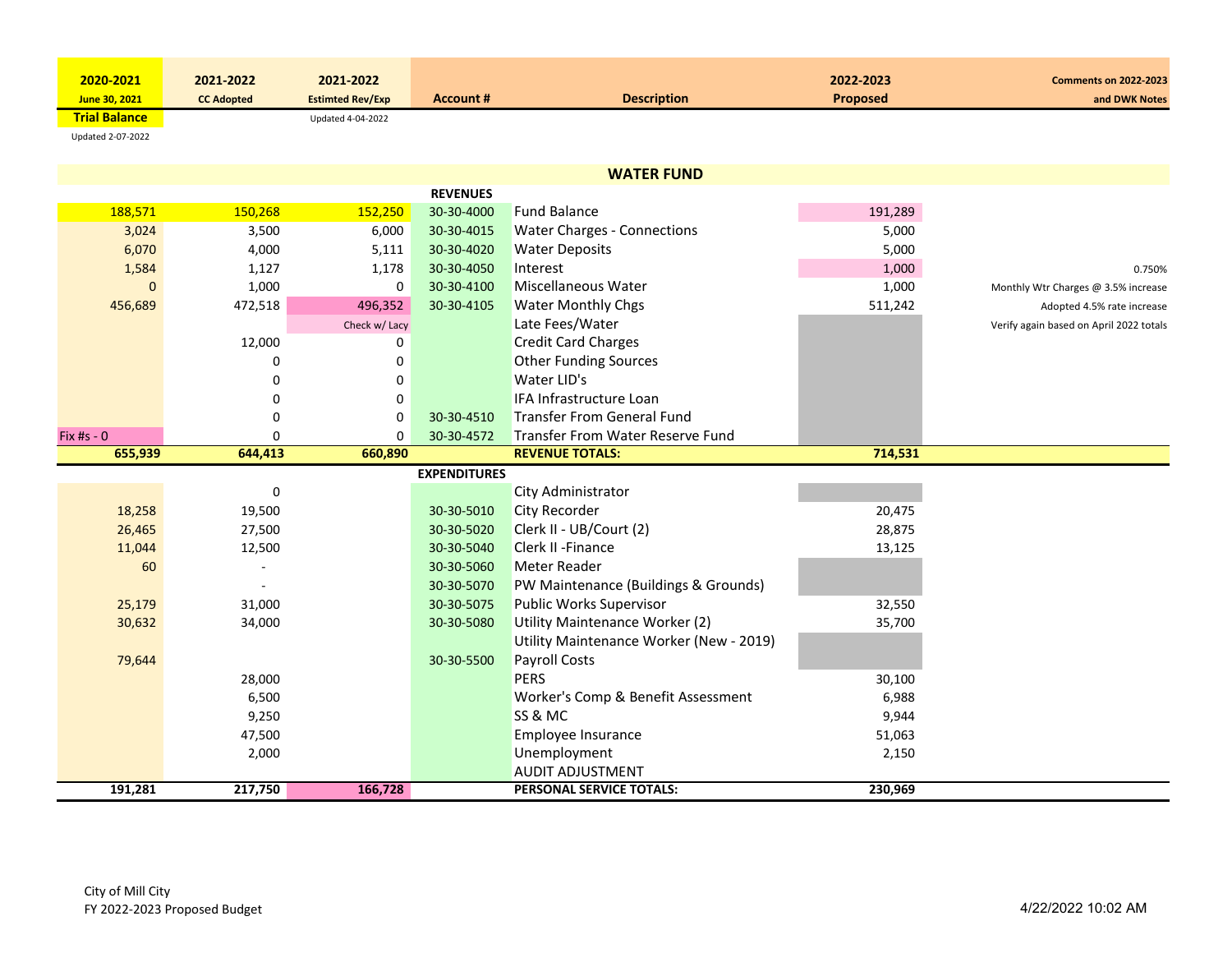| 2020-2021            | 2021-2022         | 2021-2022               |                  |                                        | 2022-2023       | <b>Comments on 2022-2023</b> |
|----------------------|-------------------|-------------------------|------------------|----------------------------------------|-----------------|------------------------------|
| June 30, 2021        | <b>CC Adopted</b> | <b>Estimted Rev/Exp</b> | <b>Account #</b> | <b>Description</b>                     | <b>Proposed</b> | and DWK Notes                |
| <b>Trial Balance</b> |                   | Updated 4-04-2022       |                  |                                        |                 |                              |
| Updated 2-07-2022    |                   |                         |                  |                                        |                 |                              |
| 6,150                | 12,500            | 12,833                  | 30-30-6010       | Contracted Services: Audit/Lab/Legal   | 15,000          | <b>Federal Audit Regs</b>    |
| 720                  | 4,000             |                         | 30-30-6150       | Lab Tests                              |                 | May be \$5,000 too low       |
| $\Omega$             | 1,000             |                         | 30-30-6160       | Legal                                  |                 |                              |
| 12,865               | 6,500             | 6,542                   | 30-30-6145       | <i>Insurance</i>                       | 6,500           |                              |
| 1,738                | 1,500             | 4,911                   | 30-30-6170       | Miscellaneous                          | 5,000           |                              |
| $\Omega$             | 300               |                         | 30-30-6265       | Uniforms                               |                 |                              |
| 2,492                | 3,000             |                         | 30 30 6215       | Refunds                                |                 |                              |
| 724                  | 1,000             | 8,561                   | 30-30-6185       | <b>Office Supplies</b>                 | 9,500           |                              |
| 1,888                | 15,000            |                         | 30-30-6045       | Computer & Software                    |                 |                              |
| 1,772                | 2,500             |                         | 30-30-6060       | Copier                                 |                 |                              |
| 1,668                | 3,000             |                         | 30-30-6205       | Postage                                |                 |                              |
| 563                  | 750               |                         | 30-30-6210       | Printing                               |                 |                              |
| 3,178                | 3,250             | 15,500                  | 30-30-6195       | <b>Utilities &amp; Phones</b>          | 17,000          | New PW Shops Utilities       |
| 10,927               | 15,000            |                         | 30-30-6270       | <b>Utilities</b>                       |                 |                              |
| $\Omega$             | $\mathbf{0}$      | 4,000                   | 30-30-6200       | Planning / Engineering / OAWU          | 7,000           |                              |
| 7,476                |                   |                         | 30-30-6050       | Consultants                            |                 |                              |
|                      | 0                 |                         |                  | Finance Consultant (Add Upon)          |                 |                              |
|                      | 2,500             |                         |                  | Kinney (Budget Prep & Water Projects)  |                 |                              |
|                      | 6,000             |                         |                  | Water System Consultant (OAWU)         |                 |                              |
| 255                  | 3,000             |                         | 30-30-6085       | Engineering & Design                   |                 |                              |
| 1,004                | 2,000             | 1,996                   | 30-30-6260       | <b>Schools &amp; Training</b>          | 2,000           |                              |
| 11,145               | 10,000            | 31,153                  | 30-30-6280       | Water Syst. Maintenance/Fuel/Chemicals | 30,000          |                              |
| 2,046                | 3,500             |                         | 30-30-6030       | Chemicals                              |                 |                              |
| 1,465                | 1,750             |                         | 30-30-6110       | Fuel                                   |                 |                              |
| $\mathbf 0$          | 1,000             |                         | 30-30-6130       | Hookup / Water Connections             |                 |                              |
| 4,350                | 8,000             |                         | 30 30 6165       | Maintenance & Repair                   |                 |                              |
| $\mathbf 0$          | 2,000             |                         | 30-30-6275       | Water Lines / Paving                   |                 |                              |
| 959                  | 2,000             |                         | 30-30-6255       | Tools                                  |                 |                              |
|                      |                   |                         |                  | Water System General Maint             |                 |                              |
|                      |                   |                         |                  | <b>Hydrant Maintenance</b>             |                 |                              |
|                      |                   |                         |                  | <b>AUDIT ADJUSTMENT</b>                |                 |                              |
| 73,383               | 111,050           | 85,496                  |                  | <b>MATERIAL &amp; SERV TOTALS:</b>     | 92,000          |                              |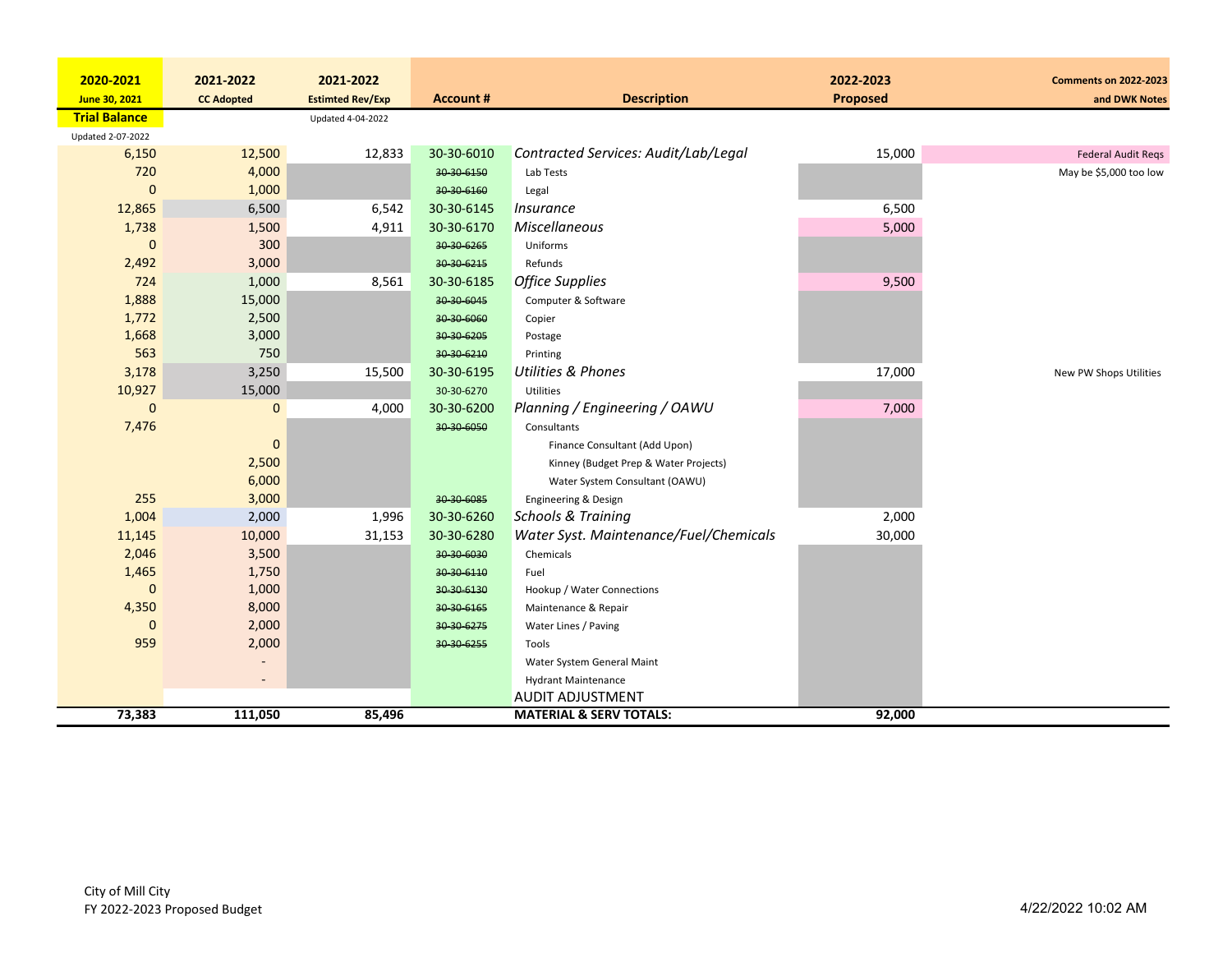| 2020-2021            | 2021-2022         | 2021-2022               |                  |                                         | 2022-2023       | <b>Comments on 2022-2023</b> |
|----------------------|-------------------|-------------------------|------------------|-----------------------------------------|-----------------|------------------------------|
| June 30, 2021        | <b>CC Adopted</b> | <b>Estimted Rev/Exp</b> | <b>Account #</b> | <b>Description</b>                      | <b>Proposed</b> | and DWK Notes                |
| <b>Trial Balance</b> |                   | Updated 4-04-2022       |                  |                                         |                 |                              |
| Updated 2-07-2022    |                   |                         |                  |                                         |                 |                              |
|                      | 0                 |                         | 30-30-7025       | Computer C/O                            |                 |                              |
| 6,004                | 5,000             | 2,376                   | 30-30-7050       | Hydrant C/O                             | 5,000           | 1 or 2 hydrants              |
| 3,020                | 0                 |                         | 30-30-7160       | Water System C/O                        |                 |                              |
|                      | 0                 |                         |                  | Well Station / Generator C/O            |                 |                              |
|                      | 0                 |                         |                  | Miscellaneous C/O                       |                 |                              |
| 9,024                | 5,000             | 2,376                   |                  | C/O TOTALS:                             | 5,000           |                              |
|                      |                   |                         |                  |                                         |                 |                              |
|                      |                   |                         | 30-30-8210       | WTR Xfer to General Fund                |                 |                              |
|                      | 0                 |                         | 30-30-8271       | <b>WTR Xfer to General Facilities</b>   |                 |                              |
| 65,000               | 50,000            | 50,000                  | 30-30-8272       | WTR Xfer to Wtr Reserve Fund            | 50,000          |                              |
| 10,000               | 10,000            | 10,000                  | 30-30-8275       | WTR Xfer to Equip Reserve Fund          | 10,000          |                              |
| 155,000              | 155,000           | 155,000                 | 30-30-8280       | WTR Xfer to Bonded Debt                 | 232,500         |                              |
| 230,000              | 215,000           | 215,000                 |                  | <b>TRANSFERS IN/OUT TOTALS:</b>         | 292,500         |                              |
|                      |                   |                         |                  |                                         |                 |                              |
|                      |                   |                         |                  |                                         |                 |                              |
| $\mathbf{0}$         | 45,613            | 0                       | 30-30-8100       | <b>WTR Contingency</b>                  | 44,062          |                              |
| $\mathbf{0}$         | 50,000            | 0                       | 30-30-9000       | Unappropriated EFB                      | 50,000          |                              |
|                      |                   |                         |                  |                                         |                 |                              |
| 0                    | 95.613            | 0                       |                  | <b>CONTINGENCY/UNAPP TOTALS:</b>        | 94,062          |                              |
|                      |                   |                         |                  |                                         |                 |                              |
| 655,939              | 644,413           | 660,890                 |                  | <b>REVENUE TOTALS:</b>                  | 714,531         |                              |
| 503,689              | 644,413           | 469,601                 |                  | <b>EXPENDITURE TOTALS:</b>              | 714,531         |                              |
|                      |                   |                         |                  |                                         |                 |                              |
| 152,250              | $\mathbf{0}$      | 191,289                 |                  | <b>ENDING FUND BALANCE - WATER FUND</b> | $\mathbf{0}$    |                              |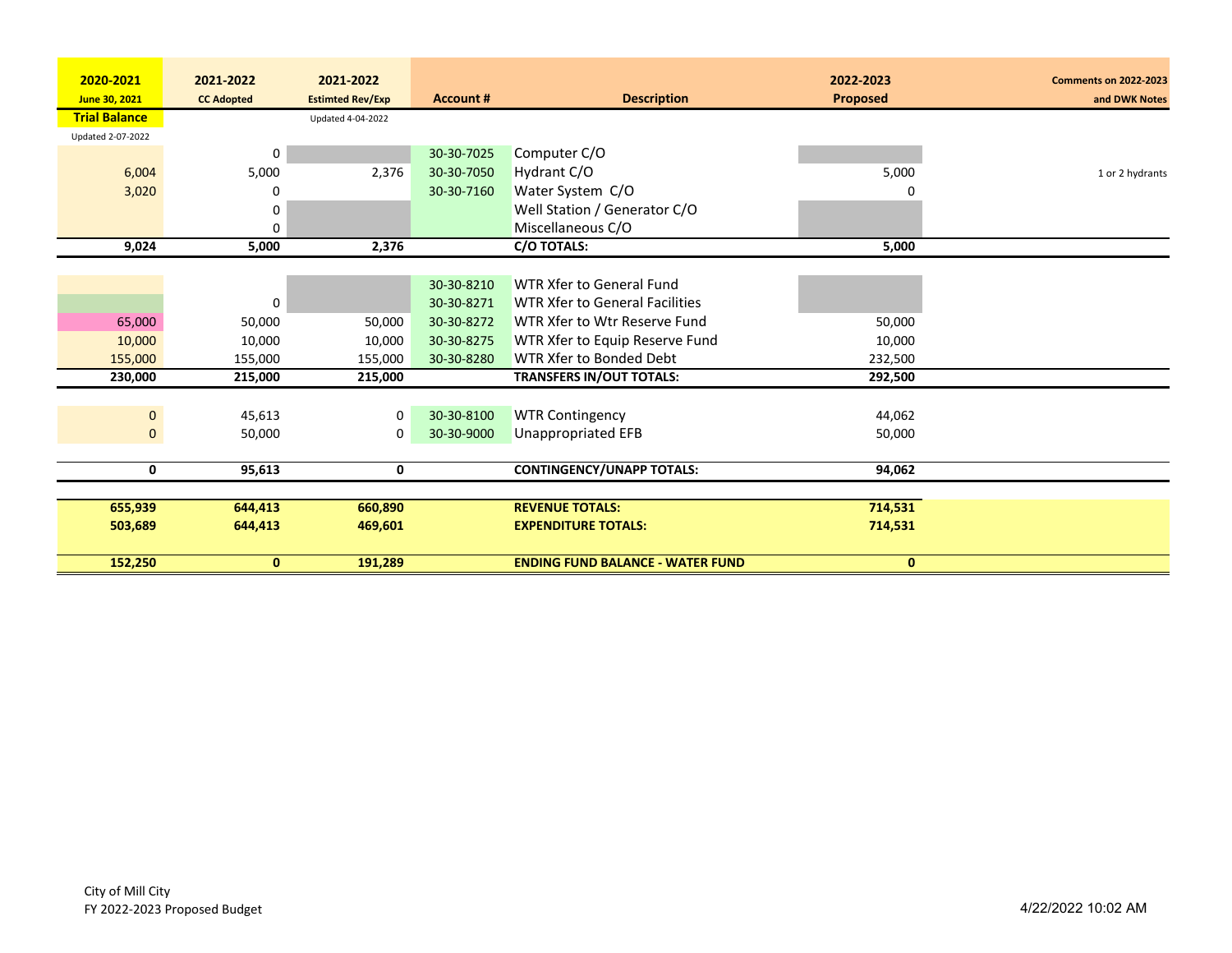| 2020-2021            | 2021-2022         | 2021-2022               |                  |                    | 2022-2023       | <b>Comments on 2022-2023</b> |
|----------------------|-------------------|-------------------------|------------------|--------------------|-----------------|------------------------------|
| June 30, 2021        | <b>CC Adopted</b> | <b>Estimted Rev/Exp</b> | <b>Account #</b> | <b>Description</b> | <b>Proposed</b> | and DWK Notes                |
| <b>Trial Balance</b> |                   | Updated 4-04-2022       |                  |                    |                 |                              |

Updated 2‐07‐2022

|             |         |         |                     | <b>SEWER FUND</b>                           |          |                                   |
|-------------|---------|---------|---------------------|---------------------------------------------|----------|-----------------------------------|
|             | #REF!   |         | <b>REVENUES</b>     |                                             |          |                                   |
| 140,969     | 130,000 | 129,081 | 40-40-4000          | <b>Fund Balance</b>                         | 124,513  |                                   |
| 4,971       | 3,000   | 3,384   | 40-40-4020          | <b>Sewer Deposits</b>                       | 3,000    |                                   |
| 1,262       | 916     | 833     | 40-40-4050          | Interest / Sewer                            | 900      | 0.750%                            |
| $\Omega$    | 500     | 595     | 40-40-4100          | Miscellaneous                               | 1,000    | rate increase needed to keep pace |
| 428,770     | 436,400 | 439,593 | 40-40-4105          | Monthly Charges (incl. late fees & charges) | 443,989  | Budget assumes no rate increase   |
|             | 12,000  |         |                     | <b>Credit Card Charges</b>                  |          |                                   |
| $\mathbf 0$ | 0       |         |                     | Sewer Hookup                                |          |                                   |
| $\mathbf 0$ | 0       |         | 40-40-4510          | <b>Transfer From General Fund</b>           | 0        |                                   |
| $\Omega$    | 0       |         | 40-40-4574          | <b>Transfer From Sewer Reserve</b>          | $\Omega$ |                                   |
| 575,972     | 582,816 | 573,486 |                     | <b>REVENUE TOTALS:</b>                      | 573,403  |                                   |
|             |         |         | <b>EXPENDITURES</b> |                                             |          |                                   |
|             |         |         |                     | City Administrator                          |          |                                   |
| 18,258      | 19,750  |         | 40-40-5010          | <b>City Recorder</b>                        | 20,738   |                                   |
| 24,465      | 27,250  |         | 40-40-5020          | Clerk II - UB/ Court                        | 28,613   |                                   |
|             |         |         | 40-40-5030          | Clerk (CH / Reid House)                     |          |                                   |
| 11,044      | 12,500  |         | 40-40-5040          | Clerk II - Finance                          | 13,125   |                                   |
| 60          |         |         | 40-40-5060          | Meter Reader                                |          |                                   |
|             |         |         | 40-40-5070          | PW Maintenance (Buildings & Grounds)        |          |                                   |
| 28,776      | 22,500  |         | 40-40-5075          | Public Works Supervisor                     | 23,625   |                                   |
| 17,635      | 20,000  |         | 40-40-5080          | Utility Maintenance Worker (2)              | 21,000   |                                   |
| 71,495      |         |         | 40-40-5500          | Payroll                                     |          |                                   |
|             | 23,000  |         |                     | <b>PERS</b>                                 | 24,725   |                                   |
|             | 7,000   |         |                     | Worker's Comp & Benefit Assessment          | 7,525    |                                   |
|             | 7,750   |         |                     | <b>SS &amp; MC</b>                          | 8,331    |                                   |
|             | 42,750  |         |                     | Employee Insurance                          | 45,956   |                                   |
|             | 2,000   |         |                     | Unemployment                                | 2,150    |                                   |
|             |         |         |                     | Emergency Pay / Audit Entry                 |          |                                   |
|             |         |         |                     | <b>AUDIT ADJUSTMENT</b>                     |          |                                   |
| 171,732     | 184,500 | 173,878 |                     | PERSONAL SERVICE TOTALS:                    | 195,788  |                                   |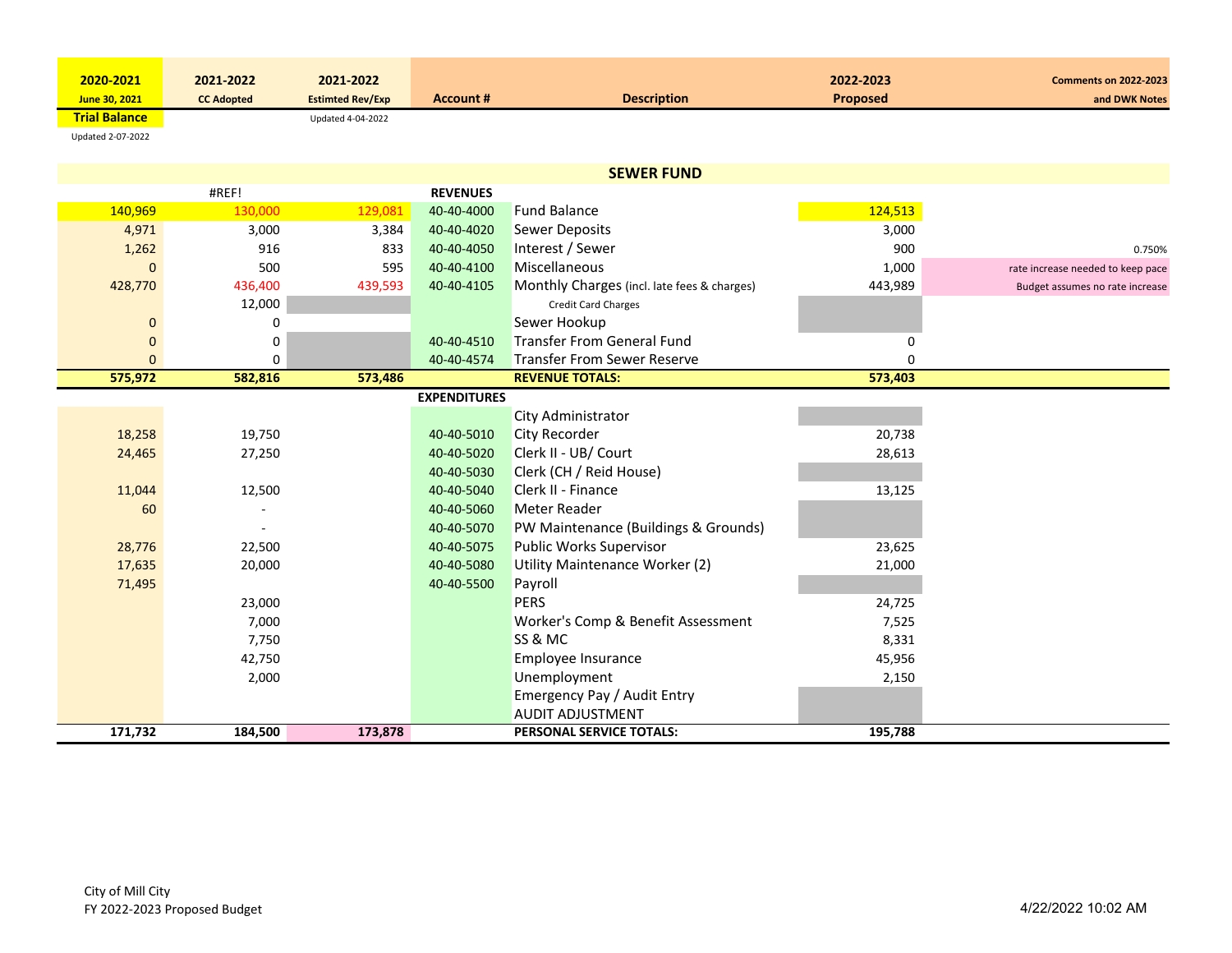| 2020-2021            | 2021-2022           | 2021-2022               |                  |                                        | 2022-2023       | <b>Comments on 2022-2023</b> |
|----------------------|---------------------|-------------------------|------------------|----------------------------------------|-----------------|------------------------------|
| June 30, 2021        | <b>CC Adopted</b>   | <b>Estimted Rev/Exp</b> | <b>Account #</b> | <b>Description</b>                     | <b>Proposed</b> | and DWK Notes                |
| <b>Trial Balance</b> |                     | Updated 4-04-2022       |                  |                                        |                 |                              |
| Updated 2-07-2022    |                     |                         |                  |                                        |                 |                              |
|                      |                     |                         |                  |                                        |                 |                              |
| 6,372                | 7,500               | 16,440                  | 40-40-6010       | Contracter Services: Audit, Lab, Legal | 18,000          |                              |
| 9,915                | 12,000<br>$\pmb{0}$ |                         | 40-40-6150       | Lab Expense                            |                 |                              |
| $\mathbf{0}$<br>940  |                     |                         | 40-40-6160       | Legal<br>Fees: DEQ & Other Fees        |                 |                              |
|                      | 1,000               | 1,137                   | 40-40-6105       |                                        | 1,100           |                              |
| 12,602               | 6,000               | 5,145                   | 40-40-6145       | Insurance                              | 6,000           |                              |
| 531                  | 500                 | 3,289                   | 40-40-6170       | Miscellaneous                          | 5,000           |                              |
| 1,342                | 1,500               |                         | 40-40-6215       | Refunds                                |                 |                              |
| $\mathbf{0}$         | 100                 |                         | 40-40-6265       | Uniforms                               |                 |                              |
| 724                  | 1,500               | 8,771                   | 40-40-6185       | <b>Office Supplies</b>                 | 8,000           |                              |
| 1,888                | 14,500              |                         | 40-40-6045       | Computer Expense                       |                 |                              |
| 1,777                | 2,000               |                         | 40-40-6060       | Copy machine contract/maint            |                 |                              |
| 1,672                | 3,000               |                         | 40 40 6205       | Postage                                |                 |                              |
| 564                  | 800                 |                         | 40-40-6210       | Printing                               |                 |                              |
| 3,185                | 3,500               | 13,412                  | 40-40-6195       | <b>Utilities &amp; Phone</b>           | 15,000          |                              |
|                      | 0                   |                         |                  | City Hall Phone                        |                 |                              |
|                      | $\mathbf 0$         |                         |                  | <b>Pump Station Alarms</b>             |                 |                              |
| 8,440                | 13,000              |                         | 40-40-6270       | <b>Utilities</b>                       |                 |                              |
| $\Omega$             | 0                   | 1,170                   | 40-40-6200       | Planning, Engineering & OAWU           | 2,500           |                              |
| 4,682                | 2,500               |                         | 40-40-6050       | Consultants / Engineer                 |                 |                              |
|                      | 0                   |                         |                  | Finance Consultant (Jeanette)          |                 |                              |
|                      | 0                   |                         |                  | Kinney (Budget Prep)                   |                 |                              |
|                      | 0                   |                         |                  | Sewer System Consultant                |                 |                              |
| $\mathbf{0}$         | 1,000               |                         | 40-40-6085       | <b>Engineering &amp; Design</b>        |                 |                              |
| 41,715               | 30,000              | 30,000                  | 40-40-6250       | Sludge Management                      | 30,000          | \$25,000+ interceptor tanks  |
| 734                  | 1,500               | 1,421                   | 40-40-6260       | <b>Schools &amp; Training</b>          | 2,000           |                              |
| 141                  | 2,500               | 20,507                  | 40-40-6280       | Sewer System Maint, Fuel & Supplies    | 22,000          |                              |
| 3,406                | 10,000              |                         | 40-40-6165       | Maintenance & Repair                   |                 |                              |
| 5,546                | 2,500               |                         | 40-40-6090       | Equipment / Vehicle Maintenance        |                 |                              |
| 12,521               | 7,500               |                         | 40-40-6100       | Facility / Pump Station Maintenance    |                 |                              |
| 1,464                | 2,000               |                         | 40-40-6110       | Fuel                                   |                 |                              |
|                      |                     |                         |                  | Generator Fuel                         |                 |                              |
| $\mathbf 0$          | 750                 |                         | 40-40-6130       | Hookup / Sewer Connection Expenses     |                 |                              |
|                      |                     |                         |                  | <b>AUDIT ADJUSTMENT</b>                |                 |                              |
| 120,159              | 127,150             | 101,292                 |                  | <b>MATERIALS &amp; SERV TOTALS:</b>    | 109,600         |                              |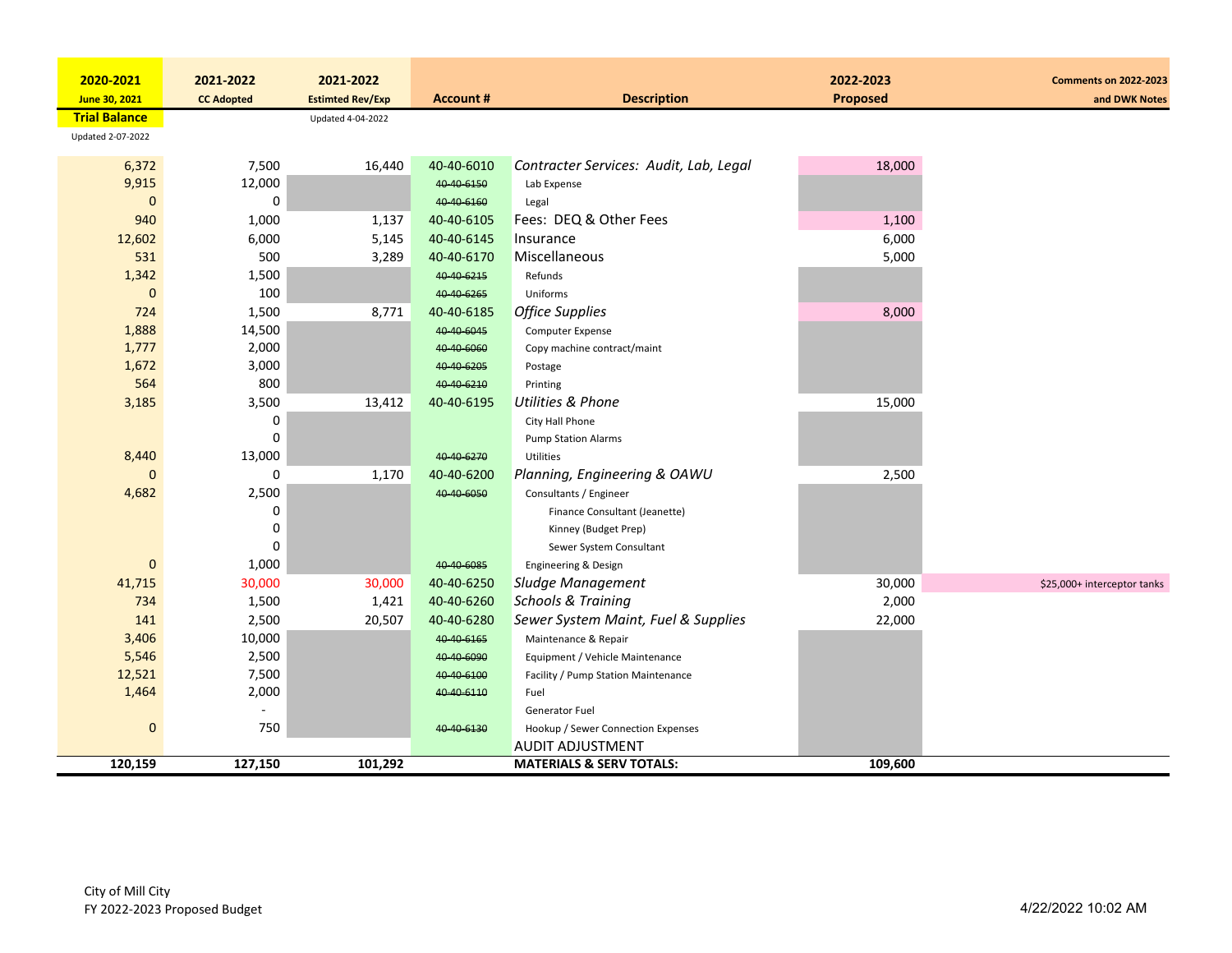| 2020-2021            | 2021-2022         | 2021-2022               |                  |                                         | 2022-2023       | <b>Comments on 2022-2023</b>     |
|----------------------|-------------------|-------------------------|------------------|-----------------------------------------|-----------------|----------------------------------|
| June 30, 2021        | <b>CC Adopted</b> | <b>Estimted Rev/Exp</b> | <b>Account #</b> | <b>Description</b>                      | <b>Proposed</b> | and DWK Notes                    |
| <b>Trial Balance</b> |                   | Updated 4-04-2022       |                  |                                         |                 |                                  |
| Updated 2-07-2022    |                   |                         |                  |                                         |                 |                                  |
| $\overline{0}$       | 0                 |                         | 40-40-7025       | C/O Computer                            |                 |                                  |
| $\mathbf 0$          | 0                 |                         | 40-40-7100       | C/O Pump Stations                       |                 |                                  |
| $\Omega$             | 5,000             | 803                     | 40-40-7010       | C/O WWTF Buildings & Facilities         | 5,000           |                                  |
| $\mathbf 0$          | O                 |                         |                  | C/O Collection Facilities               |                 |                                  |
| $\mathbf{0}$         | $\Omega$          |                         |                  | C/O Miscellaneous                       |                 |                                  |
| 0                    | 5,000             | 803                     |                  | C/O TOTALS:                             | 5,000           |                                  |
|                      |                   |                         |                  |                                         |                 |                                  |
|                      |                   |                         | 40-40-8210       | Xfer to General Fund 10                 |                 |                                  |
| $\mathbf 0$          | 0                 |                         | 40-40-8271       | Xfer to General Facilities Fund 70-71   |                 |                                  |
| 50,000               | n                 |                         | 40-40-8274       | Xfer to Sewer Reserve Fund 70-74        |                 |                                  |
| 10,000               | 10,000            | 10,000                  | 40-40-8275       | Xfer to Equipment Reserve Fund 70-75    | 10,000          |                                  |
| 95,000               | 163,000           | 163,000                 | 40-40-8280       | Xfer to Bonded Debt Fund 80             | 163,000         | Annual Texas Capital Debt Srvc   |
|                      |                   |                         |                  | Xfer to Bonded Debt Fund 80             |                 |                                  |
| 155,000              | 173,000           | 173,000                 |                  | <b>TRANSFERS IN/OUT TOTALS:</b>         | 173,000         |                                  |
|                      |                   |                         |                  |                                         |                 |                                  |
| $\mathbf 0$          | 43,166            | $\mathbf 0$             | 40-40-8100       | Contingency                             | 40,015          | Increase to \$50,000 if possible |
| $\mathbf 0$          | 50,000            | 0                       | 40-40-9000       | Unappropriate EFB                       | 50,000          | Minimum \$50,000                 |
|                      |                   |                         |                  |                                         |                 |                                  |
| 0                    | 93,166            | 0                       |                  | <b>CONTING/UNAPP TOTALS:</b>            | 90,015          |                                  |
|                      |                   |                         |                  |                                         |                 |                                  |
| 575,972              | 582,816           | 573,486                 |                  | <b>REVENUE TOTALS:</b>                  | 573,403         |                                  |
| 446,891              | 582,816           | 448,973                 |                  | <b>EXPENDITURE TOTALS:</b>              | 573,403         |                                  |
|                      |                   |                         |                  |                                         |                 |                                  |
| 129,081              | $\mathbf{0}$      | 124,513                 |                  | <b>ENDING FUND BALANCE - SEWER FUND</b> | $\mathbf{0}$    |                                  |

186,205 Recommended 4-month reserve or 1-year Debt Service payment (\$165,000)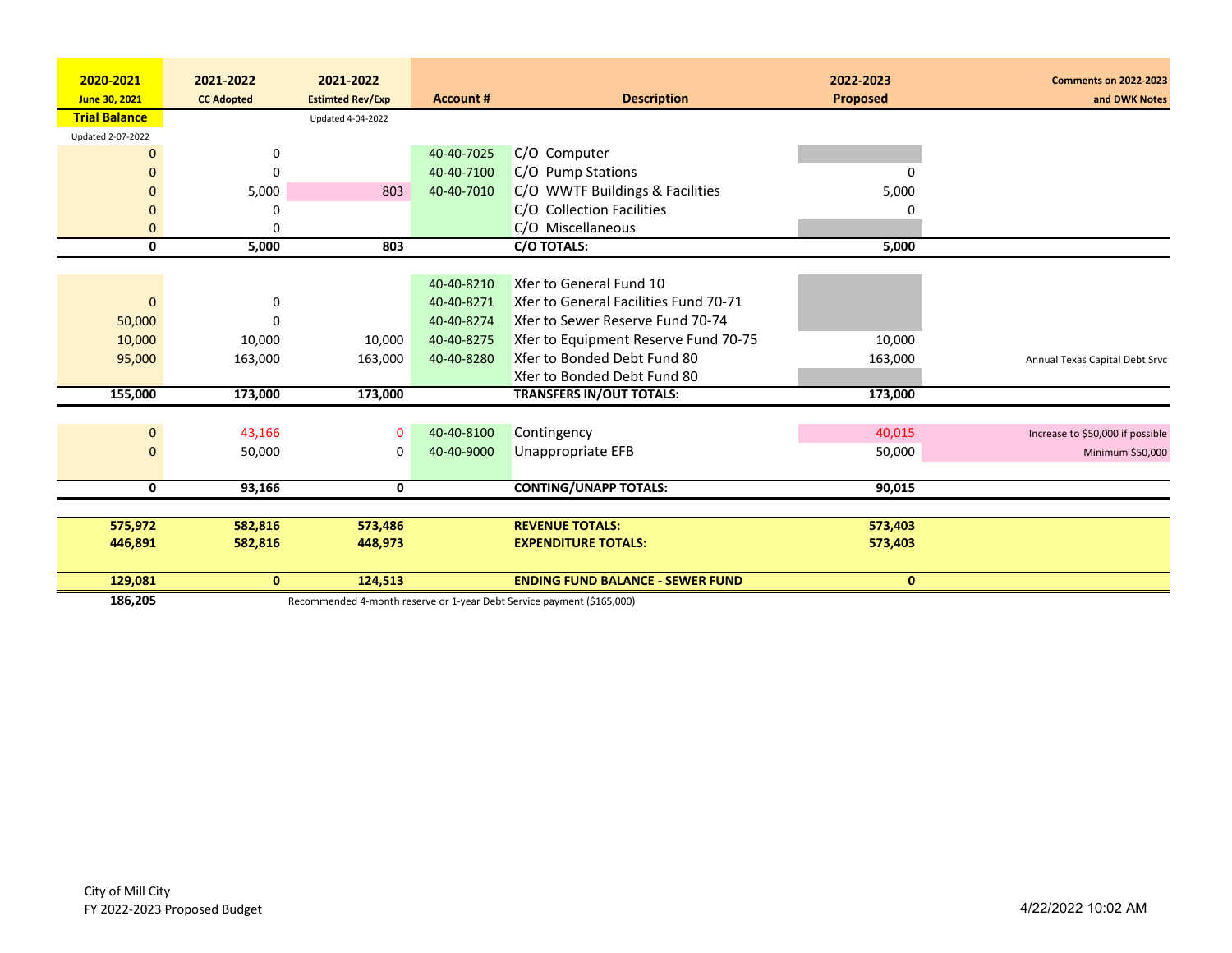| 2020-2021            | 2021-2022         | 2021-2022               |                     |                                                                                            | 2022-2023         | <b>Comments on 2022-2023</b>              |
|----------------------|-------------------|-------------------------|---------------------|--------------------------------------------------------------------------------------------|-------------------|-------------------------------------------|
| June 30, 2021        | <b>CC Adopted</b> | <b>Estimted Rev/Exp</b> | <b>Account #</b>    | <b>Description</b>                                                                         | Proposed          | and DWK Notes                             |
| <b>Trial Balance</b> |                   | Updated 4-04-2022       |                     |                                                                                            |                   |                                           |
| Updated 2-07-2022    |                   |                         |                     | <b>RAILROAD BRIDGE MAINTENANCE &amp; RESTORATION FUND</b>                                  |                   |                                           |
|                      | #REF!             |                         | <b>REVENUES</b>     |                                                                                            |                   |                                           |
| 353,888              | 383,912           | 374,279                 | 50-50-4000          | <b>Fund Balance</b>                                                                        | 385,045           | Fund provides cash reserves               |
|                      |                   |                         |                     |                                                                                            |                   | for future maintenance &                  |
|                      | 0<br>$\Omega$     |                         | 50-50-4035          | Grants: Governmental (OPRD, County, etc.)<br><b>Grants: Foundations &amp; Other Source</b> | 0                 | overall cash balance for City             |
|                      |                   |                         | 50-50-4050          | Interest                                                                                   |                   | Should you add \$15K to \$25K Grant from  |
| 1,493                | 1,440             | 767                     | 50-50-4100          | Miscellaneous                                                                              | 1,925<br>$\Omega$ | <b>Frances Reid Thomas???</b>             |
|                      | $\Omega$          |                         |                     |                                                                                            |                   |                                           |
| $\Omega$             | $\Omega$          |                         | 50-50-4130          | Save Our Bridge Revenue                                                                    |                   |                                           |
|                      | $\Omega$          |                         | 50-50-4510          | Transfer from General Fund (10)                                                            |                   |                                           |
| 33,500               | $\Omega$          |                         | 50-50-4520          | Transfer from Street Fund (20)                                                             |                   |                                           |
| Fix ## - 0 -         | 15,000            | 15,000                  | 50-50-4573          | Transfer from Street Reserve Fund (70-73)                                                  | 0                 |                                           |
| 388,880              | 400,352           | 390,045                 |                     | <b>REVENUE TOTALS:</b>                                                                     | 386,971           |                                           |
|                      |                   |                         | <b>EXPENDITURES</b> |                                                                                            |                   |                                           |
| 4,144                | 6,352             | 5,000                   | 50-50-6005          | Administration                                                                             | 2,500             |                                           |
| 54                   | 0                 |                         | 50-50-6170          | Miscellaneous                                                                              |                   |                                           |
|                      |                   |                         |                     |                                                                                            | 4,471             |                                           |
| 10,403               | 4,000             |                         | 50-50-6200          | Engineering / Consultants                                                                  | 25,000            |                                           |
| $\Omega$             | 5,000             |                         | 50-50-6235          | Save Our Bridge Expense                                                                    | 5,000             | If C/O costs low, add interp signs        |
| 14,601               | 15,352            | 5,000                   |                     | <b>MATERIALS &amp; SERV TOTALS:</b>                                                        | 36,971            | Frances willdonate to holiday decorations |
| $\mathbf{0}$         | 20,000            | 0                       | 50-50-7070          | C/O Miscellaneous                                                                          | $\Omega$          |                                           |
| $\mathbf{0}$         | 365,000           |                         | 50-50-7125          | C/O Special Projects: RR Bridge Rehabilitation                                             | 50,000            | Purchase Holiday Lighting in 2022-2023    |
| $\mathbf{0}$         | 0                 |                         |                     | C/O Bridge; SOB                                                                            |                   | If C/O costs low, add interp signs        |
| 0                    | 385,000           | 0                       |                     | C/O TOTALS:                                                                                | 50,000            |                                           |
|                      |                   |                         |                     |                                                                                            |                   |                                           |
| $\mathbf{0}$         | 0                 |                         | 50-50-9000          | <b>Unappropriated Ending Fund Balance</b>                                                  | 300,000           |                                           |
| $\mathbf{0}$         | $\mathbf{0}$      |                         |                     | <b>CONTING/RESERVE TOTALS:</b>                                                             | 300,000           |                                           |
| 388,880              | 400,352           | 390,045                 |                     | <b>REVENUE TOTALS:</b>                                                                     | 386,971           |                                           |
| 14,601               | 400,352           | 5,000                   |                     | <b>EXPENDITURE TOTALS:</b>                                                                 | 386,971           |                                           |
|                      |                   |                         |                     |                                                                                            |                   |                                           |
| 374,279              | (0)               | 385,045                 |                     | <b>ENDING FUND BAL - RAILROAD BRIDGE FUND</b>                                              | $\overline{(0)}$  |                                           |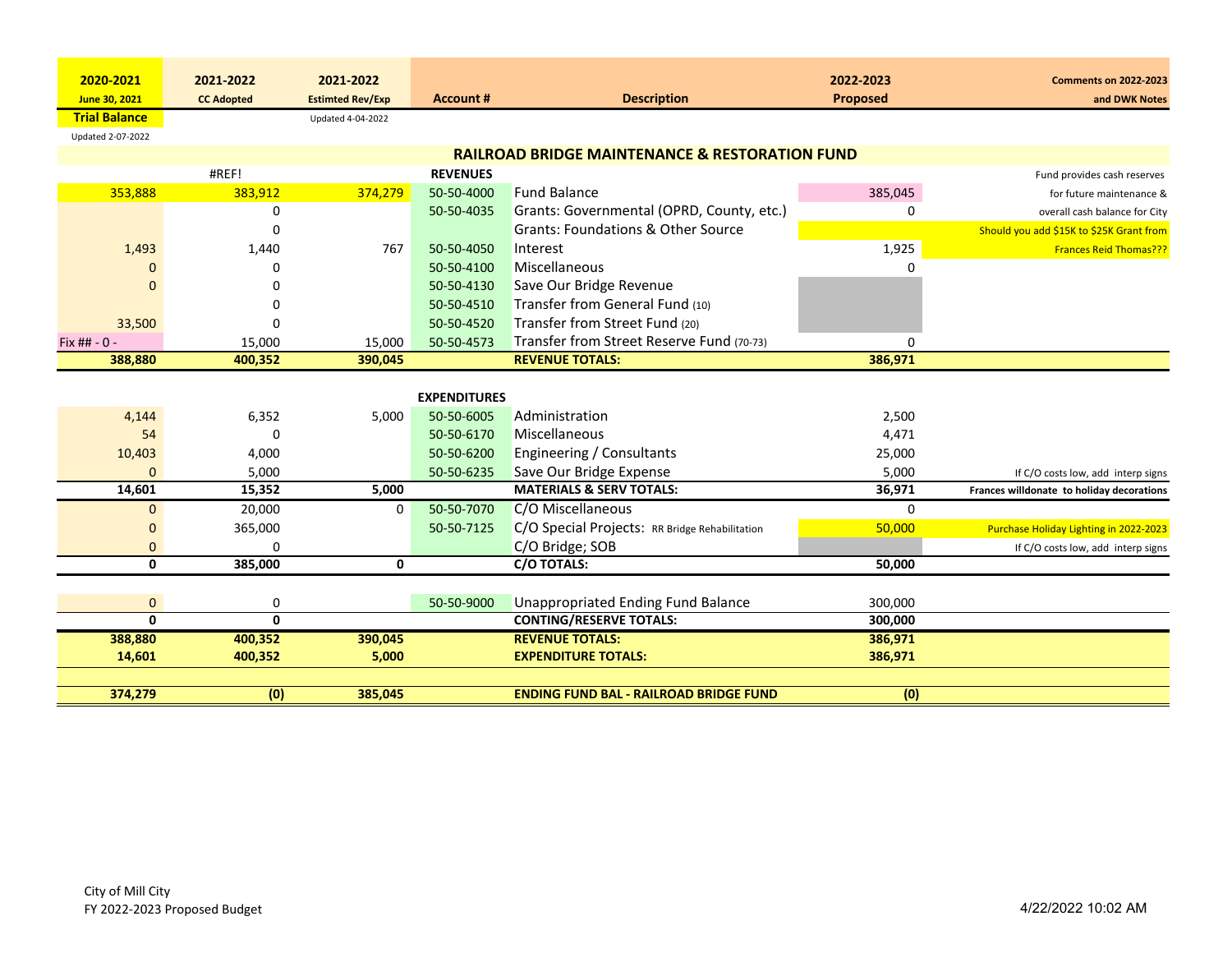| 2020-2021               | 2021-2022               | 2021-2022               |                     |                                                 | 2022-2023               | <b>Comments on 2022-2023</b> |
|-------------------------|-------------------------|-------------------------|---------------------|-------------------------------------------------|-------------------------|------------------------------|
| June 30, 2021           | <b>CC Adopted</b>       | <b>Estimted Rev/Exp</b> | <b>Account #</b>    | <b>Description</b>                              | Proposed                | and DWK Notes                |
| <b>Trial Balance</b>    |                         | Updated 4-04-2022       |                     |                                                 |                         |                              |
| Updated 2-07-2022       |                         |                         |                     |                                                 |                         |                              |
|                         |                         |                         |                     | <b>SKATE PARK FUND</b>                          |                         |                              |
|                         | #REF!                   |                         | <b>REVENUES</b>     |                                                 |                         |                              |
| 42,307                  | 42,626                  | 42,676                  | 55-55-4000          | <b>Fund Balance</b>                             | 42,980                  |                              |
| 370                     | 320                     | 305                     | 55-55-4050          | Interest                                        | 215                     | 0.750%                       |
| $\Omega$                | 0                       |                         | 55-55-4140          | <b>SKATE Revenue</b>                            |                         |                              |
| $\Omega$                | 0                       |                         |                     | Grants: OPRD, Foundation                        |                         |                              |
| $\mathbf{0}$            | 0                       |                         |                     | <b>Other Funding Sources</b>                    |                         |                              |
| $\Omega$                | 0                       |                         |                     | <b>Transfer from General Facilities Reserve</b> |                         |                              |
| 0                       | 0                       |                         |                     | <b>Transfer from Street Fund</b>                |                         |                              |
| $\Omega$                | 0                       |                         |                     | <b>Transfer from General Fund</b>               |                         |                              |
| 42,677                  | 42,946                  | 42,980                  |                     | <b>REVENUE TOTALS:</b>                          | 43,195                  |                              |
|                         |                         |                         |                     |                                                 |                         |                              |
|                         |                         |                         | <b>EXPENDITURES</b> |                                                 |                         |                              |
| $\mathbf{0}$            | 446                     |                         | 55-55-6005          | Administration                                  | 695                     |                              |
|                         | 0                       |                         |                     | <b>Fundraising Expense</b>                      |                         |                              |
| $\mathbf 0$             | 5,000                   |                         | 55-55-6200          | Engineering & Design                            | 5,000                   |                              |
| $\mathbf{0}$            | 0                       |                         | 55-55-6170          | Miscellaneous                                   | 0                       |                              |
| 0                       | 5,446                   | $\mathbf{0}$            |                     | <b>MATERIALS &amp; SERV TOTALS:</b>             | 5,695                   |                              |
|                         |                         |                         |                     |                                                 |                         |                              |
| $\mathbf 0$             | 0                       |                         |                     | C/O Miscellaneous                               |                         |                              |
| $\mathbf{0}$            | 37,500                  |                         | 55-55-7130          | C/O Skate Park                                  | 37,500                  |                              |
| $\overline{\mathbf{0}}$ | 37,500                  | $\mathbf 0$             |                     | C/O TOTALS:                                     | 37,500                  |                              |
|                         |                         |                         |                     |                                                 |                         |                              |
| $\mathbf 0$             | 0                       |                         | 55-55-9000          | <b>Unappropriated Ending Fund Balance</b>       | 0                       |                              |
| $\overline{\mathbf{0}}$ | $\overline{\mathbf{0}}$ | $\mathbf{0}$            |                     | <b>CONTING/RESERVE TOTALS:</b>                  | $\overline{\mathbf{0}}$ |                              |
| 42,677                  | 42,946                  | 42,980                  |                     | <b>REVENUE TOTALS:</b>                          | 43,195                  |                              |
| $\mathbf{0}$            | 42,946                  | $\mathbf{0}$            |                     | <b>EXPENDITURE TOTALS:</b>                      | 43,195                  |                              |
|                         |                         |                         |                     |                                                 |                         |                              |
| 42,677                  | (0)                     | 42,980                  |                     | <b>ENDING FUND BALANCE - SKATE PARK FUND</b>    | $\mathbf{0}$            |                              |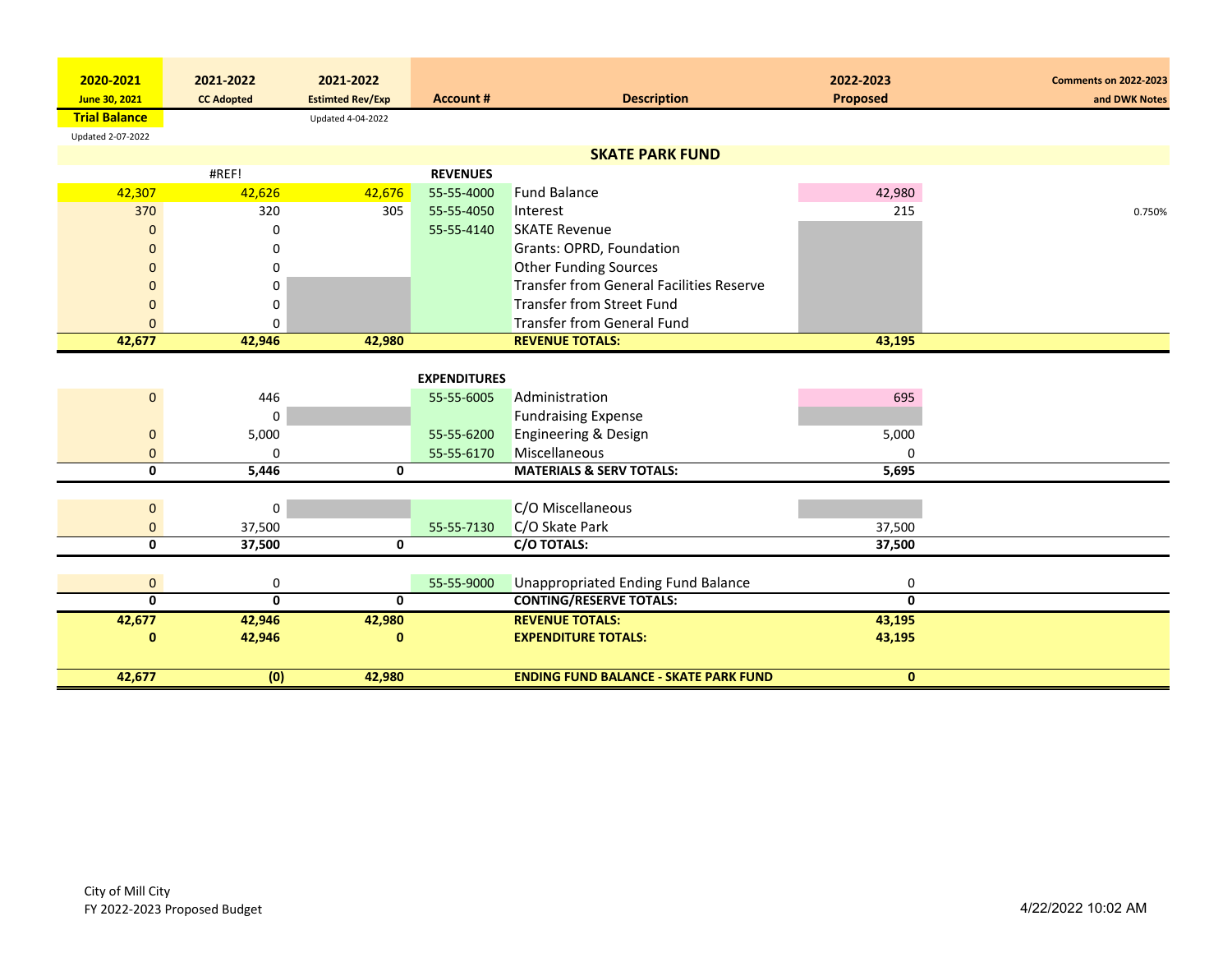|                            | 2021-2022         | 2021-2022               |                     |                                                                    | 2022-2023   |                                               |
|----------------------------|-------------------|-------------------------|---------------------|--------------------------------------------------------------------|-------------|-----------------------------------------------|
| 2020-2021<br>June 30, 2021 | <b>CC Adopted</b> | <b>Estimted Rev/Exp</b> | <b>Account #</b>    | <b>Description</b>                                                 | Proposed    | <b>Comments on 2022-2023</b><br>and DWK Notes |
| <b>Trial Balance</b>       |                   | Updated 4-04-2022       |                     |                                                                    |             |                                               |
| Updated 2-07-2022          |                   |                         |                     |                                                                    |             |                                               |
|                            |                   |                         |                     | <b>CANYON JOURNEYS TRAIL FUND / Cedar Creek Bridge Replacement</b> |             |                                               |
|                            |                   |                         | <b>REVENUES</b>     |                                                                    |             |                                               |
| 57,597                     | 11,093            | 10,907                  | 60-60-4000          | <b>Fund Balance</b>                                                | 136,309     |                                               |
| 699                        | 83                | 402                     | 60-60-4050          | Interest                                                           | 1,134       | 0.750%                                        |
| O                          | 0                 |                         |                     | Grants - Foundations / Private                                     |             |                                               |
| $\Omega$                   | 0                 |                         |                     | Grants - OPRD / State & Federal                                    | 0           |                                               |
| $\Omega$                   | 0                 |                         |                     | Other Funding Sources - FEMA                                       | 190,000     |                                               |
| 0                          | 140,000           | 140,000                 | 60-60-4510          | <b>Transfer from General Fund</b>                                  | 10,000      | Error -- Remove this \$10,000                 |
| $\mathbf{0}$               | 0                 |                         |                     | <b>Transfer from Street Fund</b>                                   |             |                                               |
| $\Omega$                   | U                 |                         |                     | Transfer from Street Reserve Fund                                  |             |                                               |
| 58,296                     | 151,176           | 151,309                 |                     | <b>REVENUE TOTALS:</b>                                             | 337,443     |                                               |
|                            |                   |                         |                     |                                                                    |             |                                               |
|                            |                   |                         | <b>EXPENDITURES</b> |                                                                    |             |                                               |
| $\mathbf{0}$               | 2,500             | 0                       | 60-60-6005          | Administration                                                     | 2,500       |                                               |
| $\mathbf 0$                | 20,000            | 15,000                  | 60-60-6200          | Engineering & Design                                               | 65,000      | See Contract w/ LC Roads (April 21st)         |
| 313                        | 0                 |                         | 60-60-6170          | Miscellaneous                                                      | $\mathbf 0$ | Increase Eng & Design to \$74,943             |
| 313                        | 22,500            | 15,000                  |                     | <b>MATERIALS &amp; SERV TOTALS:</b>                                | 67,500      |                                               |
| $\Omega$                   | 0                 |                         |                     | C/O Miscellaneous                                                  | $\Omega$    | Reduce to \$250,000 due to error above        |
| 47,077                     | 125,000           | 0                       | 60-60-7030          | C/O Park Improvements                                              | 260,000     | Cedar Crk Bridge Replace - 2022/23??          |
| $\Omega$                   | 0                 |                         |                     | C/O Bridge                                                         | 0           | save for OPRD Local Govt Park grant match     |
| 47,077                     | 125,000           | 0                       |                     | C/O TOTALS:                                                        | 260,000     |                                               |
|                            |                   |                         |                     |                                                                    |             |                                               |
| $\mathbf{0}$               | 3,676             |                         | 60-60-8100          | Contingency                                                        | 9,943       | <b>Eliminate contingency</b>                  |
| $\mathbf{0}$               | 3,676             | $\mathbf 0$             |                     | <b>CONTING/RESERVE TOTALS:</b>                                     | 9,943       |                                               |
| 58,296                     | 151,176           | 151,309                 |                     | <b>REVENUE TOTALS:</b>                                             | 337,443     |                                               |
| 47,390                     | 151,176           | 15,000                  |                     | <b>EXPENDITURE TOTALS:</b>                                         | 337,443     |                                               |
|                            |                   |                         |                     |                                                                    |             |                                               |
| 10,907                     | $\mathbf{0}$      | 136,309                 |                     | <b>ENDING FUND BAL - CANYON JOURNEY TRAILS</b>                     | (0)         |                                               |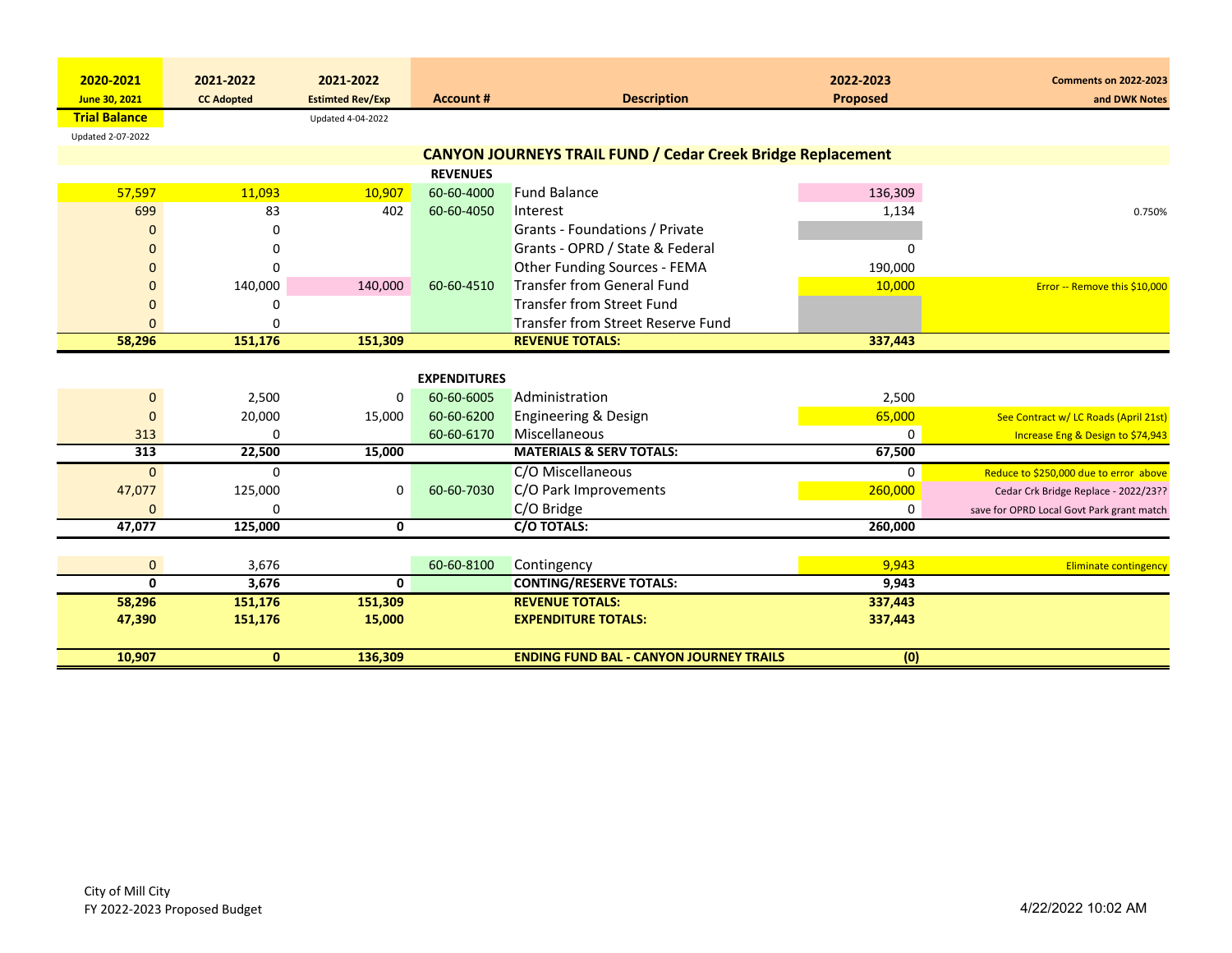| 2020-2021                | 2021-2022         | 2021-2022               |                     |                                                 | 2022-2023       | <b>Comments on 2022-2023</b>           |
|--------------------------|-------------------|-------------------------|---------------------|-------------------------------------------------|-----------------|----------------------------------------|
| June 30, 2021            | <b>CC Adopted</b> | <b>Estimted Rev/Exp</b> | <b>Account #</b>    | <b>Description</b>                              | <b>Proposed</b> | and DWK Notes                          |
| <b>Trial Balance</b>     |                   | Updated 4-04-2022       |                     |                                                 |                 |                                        |
| <b>Updated 2-07-2022</b> |                   |                         |                     |                                                 |                 |                                        |
|                          |                   |                         |                     | <b>HOUSING REHABILITATION FUND</b>              |                 |                                        |
|                          | #REF!             |                         | <b>REVENUES</b>     |                                                 |                 |                                        |
| 236,183                  | 63,182            | 63,384                  | 65-65-4000          | <b>Fund Balance</b>                             | 110,362         |                                        |
| 1,504                    | 474               | 1,236                   | 65-65-4050          | Interest                                        | 552             | 0.750%                                 |
|                          | 0                 | 24,055                  | 65-65-4080          | HR Return to City (Lien Payments)               | 1,000           |                                        |
|                          | 0                 |                         |                     | CDBG 97/99 Grant                                |                 |                                        |
| 25,697                   | 0                 |                         |                     | Lien Repayment (Hsg Code Enf.)                  |                 |                                        |
|                          | 1,000             | $\mathbf 0$             | 65-65-4170          | Misc HR                                         | $\Omega$        |                                        |
| $\mathbf{0}$             | 21,687            | 21,687                  | 65-65-4510          | Transfer IN from Gen'l Fund (Debt Servc - 10yr) | 21,687          | Storm Drainage Loan - Payment #2 of 10 |
| 263,384                  | 86,343            | 110,362                 |                     | <b>REVENUE TOTALS:</b>                          | 133,601         |                                        |
|                          |                   |                         | <b>EXPENDITURES</b> |                                                 |                 |                                        |
| $\mathbf 0$              | 12,000            | 0                       | 65-65-6005          | Loan Administration                             | 16,000          | 20% Charge for Loan Admin              |
|                          |                   |                         |                     | Loan Admin 97/99 Program CSC                    |                 |                                        |
| $\mathbf 0$              | 10,000            | 0                       | 65-65-6040          | Housing Code Enforcement                        | 30,000          |                                        |
| $\Omega$                 | 60,000            | 0                       | 65-65-6135          | Housing Rehab Loans 0%                          | 80,000          |                                        |
|                          |                   |                         |                     | City Match Exp 97/99 Program                    |                 |                                        |
|                          |                   |                         |                     | HRL 97/99 Program                               |                 |                                        |
| $\mathbf 0$              | 0                 |                         |                     | Commercial Rehab / Loan                         |                 |                                        |
| 0                        | 0                 |                         |                     | Marion County Grant Program / Façade            |                 |                                        |
| $\mathbf{0}$             | 82,000            | $\mathbf{0}$            |                     | <b>MATERIALS &amp; SERV TOTALS:</b>             | 126,000         |                                        |
| $\mathbf{0}$             | 0                 |                         |                     | C/O Rehab City Bldgs                            |                 |                                        |
| $\mathbf{0}$             | $\mathbf{0}$      | $\mathbf 0$             |                     | C/O TOTALS:                                     | 0               |                                        |
| 200,000                  | 0                 | 0                       | 65-65-8276          | Loan Xfer to STORM DRAIN RES Fund (70-76)       |                 |                                        |
| $\Omega$                 | 0                 |                         |                     | Xfer to General Fund                            |                 |                                        |
| 200,000                  | $\mathbf{0}$      | $\mathbf 0$             |                     | <b>TRANSFERS IN/OUT TOTALS:</b>                 | $\mathbf{0}$    |                                        |
| $\mathbf 0$              | 4,343             | 0                       | 65-65-8100          | Contingency / HRL                               | 7,601           |                                        |
| $\mathbf{0}$             | 0                 |                         |                     | Unappropriated EFB                              | 0               |                                        |
| $\mathbf{0}$             | 4,343             | $\mathbf{0}$            |                     | <b>CONTING/UNAPP TOTALS:</b>                    | 7,601           |                                        |
| 263,384                  | 86,343            | 110,362                 |                     | <b>REVENUE TOTALS:</b>                          | 133,601         |                                        |
| 200,000                  | 86,343            | $\mathbf{0}$            |                     | <b>EXPENDITURE TOTALS:</b>                      | 133,601         |                                        |
| 63,384                   | (0)               | 110,362                 |                     | <b>ENDING FUND BAL - HOUSING REHAB FUND</b>     | $\mathbf{0}$    |                                        |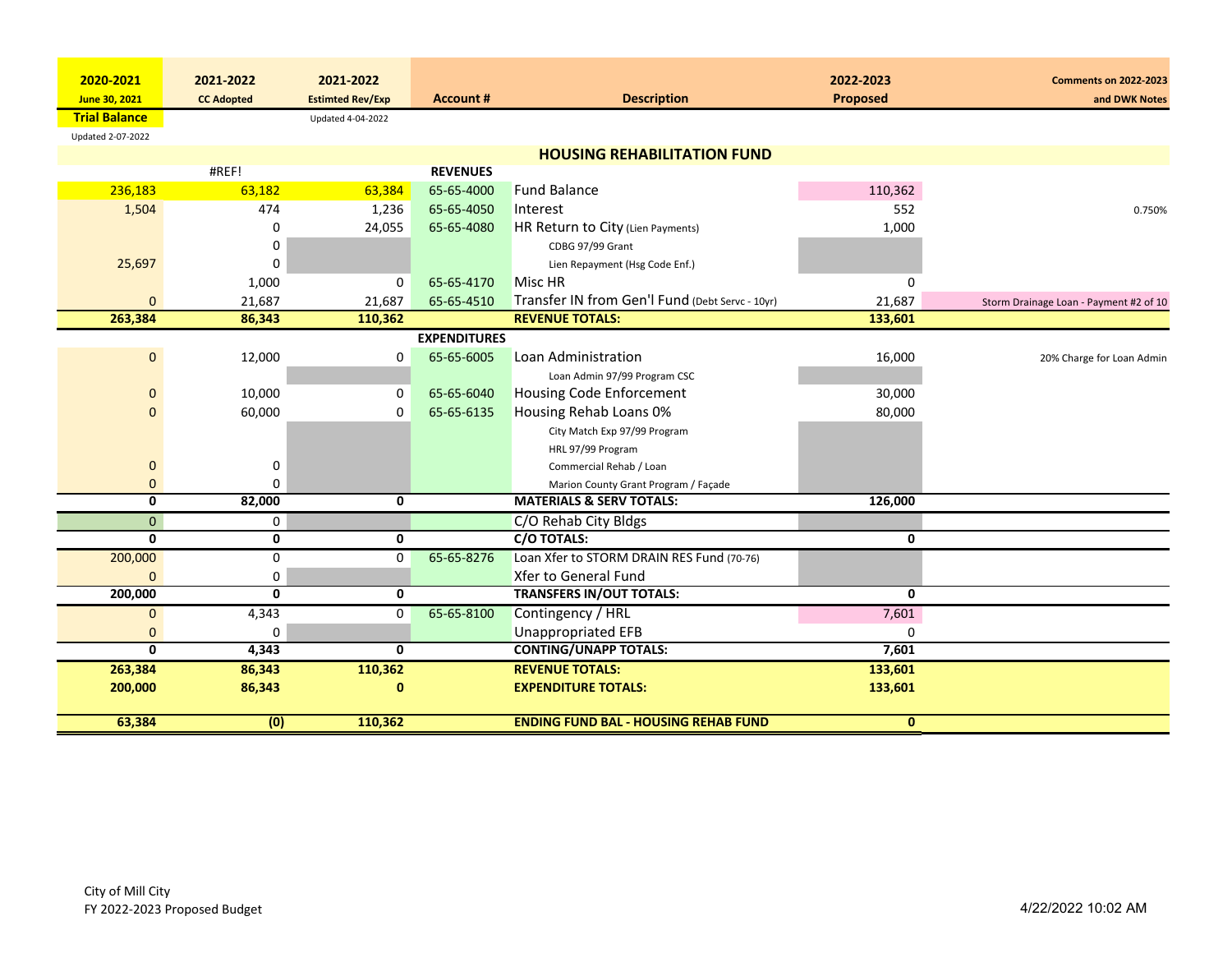| 2020-2021            | 2021-2022         | 2021-2022                                    |                     |                                            | 2022-2023       | <b>Comments on 2022-2023</b>               |
|----------------------|-------------------|----------------------------------------------|---------------------|--------------------------------------------|-----------------|--------------------------------------------|
| June 30, 2021        | <b>CC Adopted</b> | <b>Estimted Rev/Exp</b>                      | <b>Account #</b>    | <b>Description</b>                         | <b>Proposed</b> | and DWK Notes                              |
| <b>Trial Balance</b> |                   | Updated 4-04-2022                            |                     |                                            |                 |                                            |
| Updated 2-07-2022    |                   |                                              |                     |                                            |                 |                                            |
|                      |                   |                                              |                     | <b>GENERAL FACILITIES RESERVE FUND</b>     |                 |                                            |
|                      | #REF!             | check Beg Balance                            | <b>REVENUES</b>     |                                            |                 |                                            |
| 156,493              | 174,807           | 188,561                                      | 70-71-4000          | <b>Fund Balance</b>                        | 998,818         |                                            |
| 90,005               | 95,000            | 88,282                                       | 70-71-4015          | Reid House Endowment (OCF)                 | 87,500          | Annual Distribution from OCF               |
| 15,000               | n                 | $\mathbf 0$                                  | 70-71-4035          | <b>Grant Income</b>                        | $\Omega$        |                                            |
|                      |                   |                                              |                     | Grant Income: FEMA Reimb                   | 561,000         | Based on April 2022 #s                     |
|                      |                   |                                              |                     | Grant Income: LGGP 2022                    | O               |                                            |
| 3,701                | 10,000            | 3,000                                        | 70-71-4050          | <b>Interest Earnings</b>                   | 7,491           | 0.750%                                     |
|                      |                   |                                              |                     | Donation                                   |                 |                                            |
| 0                    |                   |                                              | 70-71-4100          | Miscellaneous                              |                 |                                            |
| 0                    | 40,000            |                                              |                     | Insurance                                  |                 |                                            |
| 0                    | 815,000           | 815,000                                      | 70-71-4510          | Transfer from General Fund                 |                 |                                            |
| 0                    | 0                 |                                              |                     | <b>Transfer from Water Fund</b>            |                 |                                            |
| $\Omega$             | 0                 |                                              |                     | <b>Transfer from Sewer Fund</b>            |                 |                                            |
| 265,199              | 1,134,807         | 1,094,843                                    |                     | <b>REVENUE TOTALS:</b>                     | 1,654,809       | $\mathbf{0}$                               |
|                      |                   |                                              | <b>EXPENDITURES</b> |                                            |                 |                                            |
| $\Omega$             | 0                 | 0                                            | 70-71-6100          | <b>Facility &amp; Building Maintenance</b> | 9,809           |                                            |
| 4,766                | 40,000            | 295                                          |                     | Reid House Maintenance / Site Cleanup      | $\mathbf{0}$    | Site Cleanup / Disposal (CIS to reimburse) |
| 0                    | 0                 | $\mathbf{0}$                                 |                     | 280 NE Santiam Blvd - Lease & Expenses     |                 | Did city bill CCIS for this???             |
| $\mathbf 0$          | $\mathbf 0$       | $\mathbf{0}$                                 |                     | <b>Buildings &amp; Facilities</b>          |                 | Gravel / Site Maintenance                  |
| $\mathbf{0}$         | 6,000             | $\mathbf 0$                                  | 70-71-6160          | Admin & Legal                              | 20,000          | Mill City Falls Park                       |
| 4,474                | 5,000             | 0                                            | 70-71-6170          | <b>Miscellaneous</b>                       | 10,000          |                                            |
| 0                    | 0                 | 85,793                                       | 70-71-6200          | <b>Engineering &amp; Design</b>            | 135,000         | Mill City Falls Park - Phases 1 & 2        |
|                      | 0                 | MC Falls Park - Keller, Bainnson, Kinney, JA |                     | Public Works Shop Design                   |                 |                                            |
| $\Omega$             | $\Omega$          | 0                                            |                     | Reid House Survey & Parking Lot Design     |                 |                                            |
| 32,399               | 30,000            | $\Omega$                                     |                     | MC Falls Park/Parking Lot Landscape Design | $\Omega$        |                                            |
| 41,638               | 81,000            | 86,088                                       |                     | <b>MATERIAL &amp; SERV TOTALS:</b>         | 174,809         |                                            |
|                      |                   | Transfer from Capital Outlay - \$20,000      |                     |                                            |                 |                                            |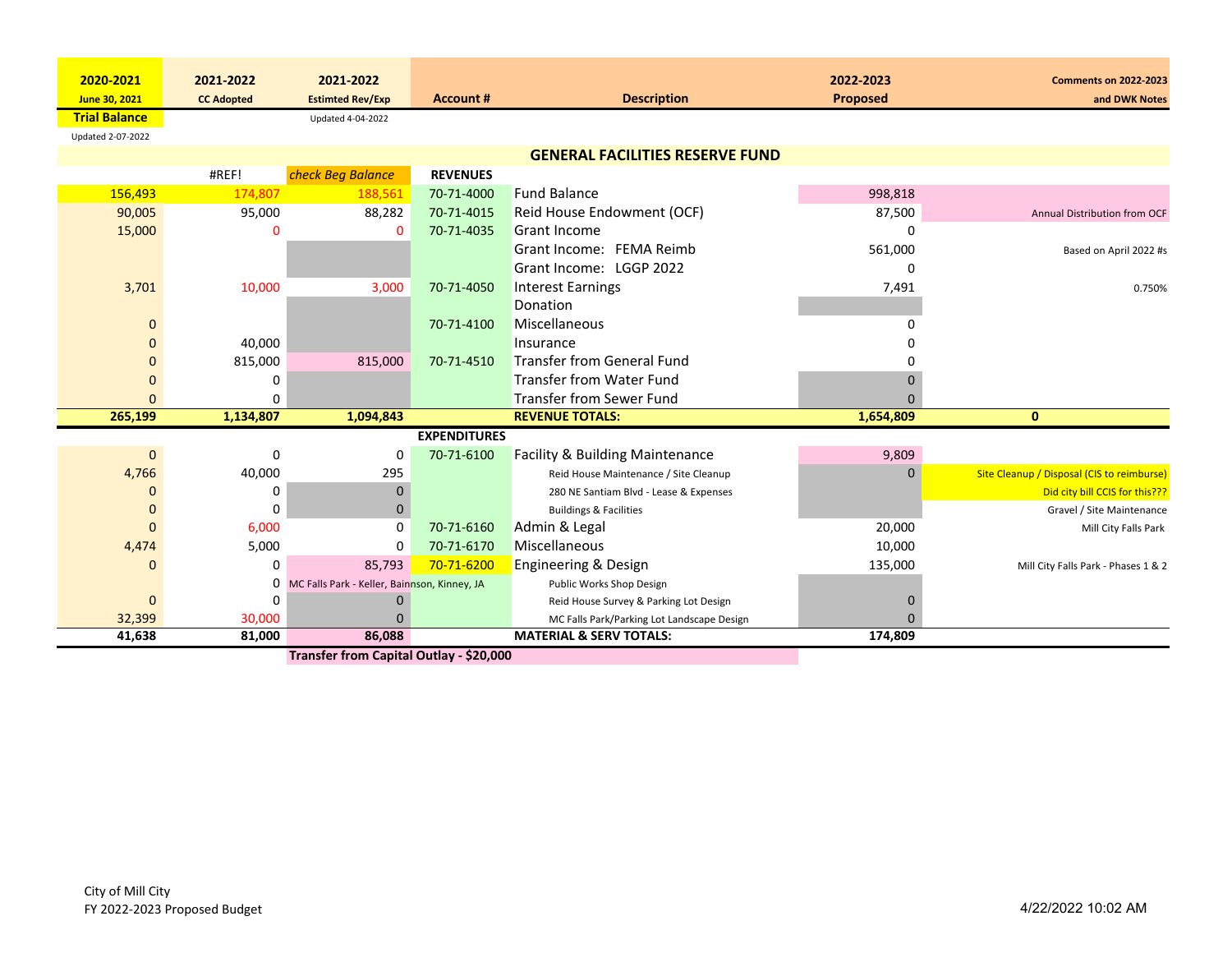| 2020-2021               | 2021-2022         | 2021-2022               |                  |                                         | 2022-2023               | <b>Comments on 2022-2023</b>                        |
|-------------------------|-------------------|-------------------------|------------------|-----------------------------------------|-------------------------|-----------------------------------------------------|
| June 30, 2021           | <b>CC Adopted</b> | <b>Estimted Rev/Exp</b> | <b>Account #</b> | <b>Description</b>                      | Proposed                | and DWK Notes                                       |
| <b>Trial Balance</b>    |                   | Updated 4-04-2022       |                  |                                         |                         |                                                     |
| Updated 2-07-2022       |                   |                         |                  |                                         |                         |                                                     |
|                         | 0                 | 0                       |                  | C/O 280 SANTIAM                         |                         |                                                     |
|                         | 100,000           | $\pmb{0}$               |                  | C/O Land Acquisition                    | 0                       |                                                     |
| $\mathbf 0$             | 330,000           | 9,938                   | 70-71-7010       | C/O City Buildings & Facilities         | 0                       | MC Falls Pk - Demo, Pkg Lot Lighting, ADA Fix, etc. |
| $\mathbf{0}$            | 0                 | $\mathbf 0$             | 70-71-7125       | C/O MC Falls Park (Wall & Plaza)        | 550,000                 | Pavillion                                           |
| $\Omega$                | 0                 | 0                       |                  | C/O MC Falls Park (Plaza Lights & Furn) | 200,000                 |                                                     |
| $\Omega$                | 0                 | $\Omega$                |                  | C/O MC Falls Park (Pavilion)            | 175,000                 |                                                     |
| $\mathbf 0$             | 0                 | $\mathbf 0$             |                  | C/O MC Falls Park (Phase 2)             | 545,000                 |                                                     |
| $\mathbf 0$             | 0                 | $\mathbf 0$             | 70-71-7090       | C/O Public Works Shop Building          |                         | PW Shop - Landscaping & Fencing                     |
| $\mathbf 0$             | $\Omega$          | $\mathbf{0}$            | 70-71-7125       | C/O Special Projects: Reid House        | $\Omega$                |                                                     |
| 0                       | 430,000           | 9,938                   |                  | C/O TOTALS:                             | 1,470,000               |                                                     |
| 35,000                  | 10,000            | 0                       | 70-71-8210       | Xfer to General Fund (Reid House O&M)   | 10,000                  | Project Mgt, Insurance, Audit etc                   |
|                         | 0                 | $\mathbf 0$             |                  | Xfer to Skatepark Fund                  |                         |                                                     |
| 35,000                  | 10,000            | $\overline{\mathbf{0}}$ |                  | <b>TRANSFER IN/OUT TOTALS:</b>          | 10,000                  |                                                     |
|                         | 0                 |                         |                  | <b>Future Exp</b>                       |                         |                                                     |
|                         | 0                 |                         |                  | Debt Service Principal                  |                         |                                                     |
|                         | 0                 |                         |                  | Debt Service Interest                   |                         |                                                     |
|                         | 613,807           |                         | 70-71-9000       | <b>Unappropriated EFB</b>               | 0                       |                                                     |
| $\overline{\mathbf{0}}$ | 613,807           | $\overline{0}$          |                  | <b>CONTIN/UNAPP TOTALS:</b>             | $\overline{\mathbf{0}}$ |                                                     |
| 265,199                 | 1,134,807         | 1,094,843               |                  | <b>REVENUE TOTALS:</b>                  | 1,654,809               |                                                     |
| 76,638                  | 1,134,807         | 96,026                  |                  | <b>EXPENDITURE TOTALS:</b>              | 1,654,809               |                                                     |
| 188,561                 | $\mathbf{0}$      | 998,818                 |                  | <b>GENERAL FACILITIES TOTALS:</b>       | $\overline{(0)}$        |                                                     |
|                         |                   |                         |                  |                                         |                         |                                                     |
| 140,978                 | 158,818           | 158,818                 |                  | Reid House Beginning Balance            | 151,075                 |                                                     |
| 90,005                  | 95,000            | 88,282                  | 390,451          | Reid House Revenues                     | 87,500                  |                                                     |
| (32, 399)               | (430,000)         | (9,938)                 |                  | Capital Outlay using Endowment Funds    | (75,000)                |                                                     |
| (39, 766)               | (86,000)          | (86,088)                |                  | <b>Reid House Expenses</b>              | (39, 809)               |                                                     |
| 158,818                 | (262, 182)        | 151,075                 |                  | <b>Reid House EFB</b>                   | 123,766                 |                                                     |
| 15,515                  | 29,743            | 29,743                  |                  | All Other Beginning Balance             | 847,743                 |                                                     |
|                         | 855,000           | 715,000                 |                  | Fire Insurance                          | 561,000                 |                                                     |
| 18,701                  | 10,000            | 103,000                 |                  | All Other Revenues                      | 7,491                   |                                                     |
|                         |                   |                         |                  | Mill City Falls Park C/O                | (1,545,000)             |                                                     |
| (4, 474)                | (5,000)           | 0                       |                  | All Other Expenses - PW Shops & Misc.   | (145,000)               |                                                     |
| 29,743                  | 34,743            | 847.743                 |                  | <b>All Other EFB</b>                    | 710,234                 |                                                     |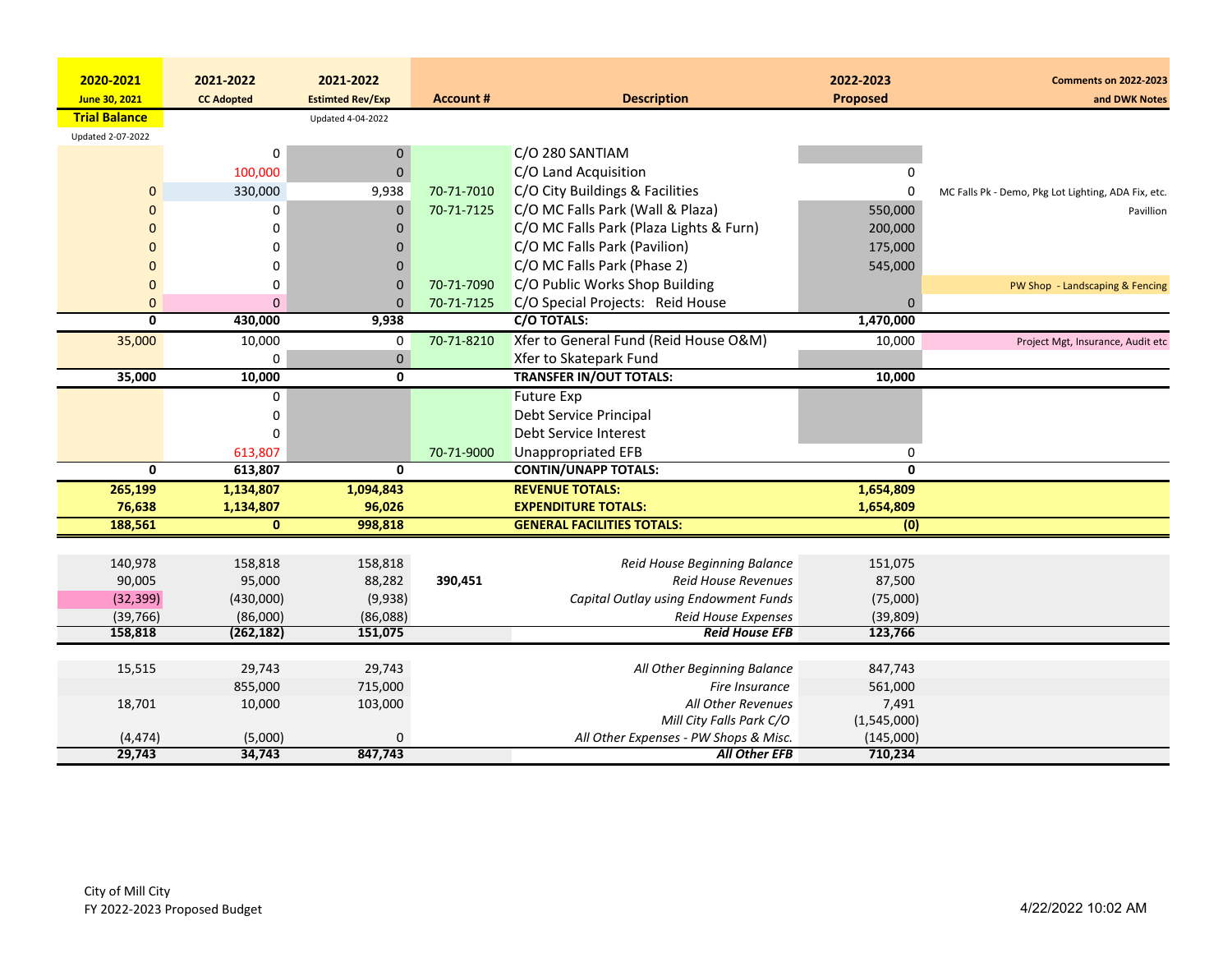| 2020-2021               | 2021-2022         | 2021-2022               |                           |                                                 | 2022-2023       | <b>Comments on 2022-2023</b>                                            |
|-------------------------|-------------------|-------------------------|---------------------------|-------------------------------------------------|-----------------|-------------------------------------------------------------------------|
| June 30, 2021           | <b>CC Adopted</b> | <b>Estimted Rev/Exp</b> | <b>Account #</b>          | <b>Description</b>                              | <b>Proposed</b> | and DWK Notes                                                           |
| <b>Trial Balance</b>    |                   | Updated 4-04-2022       |                           |                                                 |                 |                                                                         |
| Updated 2-07-2022       |                   |                         |                           |                                                 |                 |                                                                         |
|                         |                   |                         |                           | <b>WATER SYSTEM RESERVE FUND</b>                |                 | <b>UPDATED per SDWRLF Project Narrative &amp; Disbursement Schedule</b> |
|                         | #REF!             | 542,910 ????            | <b>REVENUES</b>           |                                                 |                 |                                                                         |
| 433,928                 | 467,983           | 441,952                 | 70-72-4000                | <b>Fund Balance</b>                             | 137,150         | 124,120                                                                 |
| 3,056                   | 3,510             | 2,273                   | 70-72-4050                | Interest                                        | 686             | 568,246<br>0.750%                                                       |
| 0                       | 0                 |                         |                           | Interest / SDC Water                            |                 |                                                                         |
| $\mathbf{0}$            | 0                 |                         | 70-72-4100                | Miscellaneous                                   | 0               |                                                                         |
| 84,518                  | 2,405,842         | 613,886                 | 70-72-4125                | Business Oregon - SDWF Loan                     | 1,837,596       | Updated SDWF Disb #2, #3, #4 = \$533,886                                |
| 18,000                  | 45,000            | 27,000                  | 70-72-4135                | <b>SDC Water</b>                                | 45,000          | 10 permits @ 4500                                                       |
| $\mathbf{0}$            | 80,000            | 80,000                  | 70-72-4510                | <b>Transfer from General Fund</b>               | $\mathbf 0$     | 1,922,114                                                               |
| 65,000                  | 50,000            | 50,000                  | 70-72-4530                | <b>Transfer from Water Fund</b>                 | 50,000          |                                                                         |
| 604,502                 | 3,052,335         | 1,215,110               |                           | <b>REVENUE TOTALS:</b>                          | 2,070,432       |                                                                         |
|                         |                   |                         |                           |                                                 |                 |                                                                         |
|                         |                   |                         | <b>EXPENDITURES</b>       |                                                 |                 | 1,852,157<br><b>SDWRLF Total</b>                                        |
| 14,216                  | 100,000           | 9,851                   | 70-72-6005                | Administration                                  | 49,765          | SDWRLF Project Admin                                                    |
|                         | 30,000            | 9,000                   | 70-72-6200                | <b>Engineering &amp; Design</b>                 | 30,000          | Other projects                                                          |
| 132,509                 | 205,000           | 116,000                 |                           | Engineering & Design - SDWRLF Project           | 105,491         | <b>SDWRLF Project Design</b>                                            |
| 146,725                 | 335,000           | 134,851                 |                           | <b>MATERIALS &amp; SERV TOTALS:</b>             | 185,256         |                                                                         |
|                         |                   |                         |                           |                                                 |                 | Telemetry/Radio Replacement (\$17,500)                                  |
| $\mathbf 0$             | 15,000            | 17,500                  | 70-72-7010                | C/O Bldgs & Facilities - Wells                  | 15,000          | Fencing adjacent to PW Shops (\$2,500)                                  |
| $\Omega$                | 20,000            |                         | 70-72-7040                | C/O Equipment                                   | 20,000          | Generator Transfer Switch @ Well (\$18,000+)                            |
| 15,825                  | 180,000           | 65,000                  | 70-72-7150                | C/O Water Lines (NW 7th in 2021-2022)           | 80,000          | NW 7th Place                                                            |
| $\Omega$                | 2,200,000         |                         | 721,824 Houck + Consoldtd | C/O SDWF Project                                | 1,550,176       | Phase I & II & Meters                                                   |
| $\Omega$                | 135,000           | 22,385                  | Phase 2 - 2 mnths         | C/O SDC - Water Improvements (SE Kingwood)      | 170,000         | SDC eligible incl. 12" SE Kingwd - Freeman                              |
| 15,825                  | 2,550,000         | 826,709                 |                           | <b>C/O TOTALS:</b>                              | 1,835,176       |                                                                         |
| $\mathbf{0}$            | 0                 |                         |                           | <b>Xfer to Water Fund</b>                       |                 | in 2021-2022                                                            |
| 0                       | 116,400           | 116,400                 | 70-72-8280                | Xfer to Bonded Debt (120% of \$77,500 SDWF Pmt) | 0               | \$77,500 + 8,400+ 30,500 to reach 1 yr DS Reserve                       |
| $\overline{\mathbf{0}}$ | 116,400           | 116,400                 |                           | <b>TRANSFERS IN/OUT TOTALS:</b>                 | $\Omega$        |                                                                         |
|                         | 0                 |                         |                           | <b>Reserve Water</b>                            | 50,000          |                                                                         |
| $\mathbf{0}$            | 50,935            | 0                       | 70-72-8100                | Reserve for Water SDC Eligible Projects         | 0               |                                                                         |
| $\mathbf{0}$            | 50,935            | $\mathbf{0}$            |                           | <b>CONTING/RESERVE TOTALS:</b>                  | 50,000          |                                                                         |
| 604,502                 | 3,052,335         | 1,215,110               |                           | <b>REVENUE TOTALS:</b>                          | 2,070,432       |                                                                         |
| 162,550                 | 3,052,335         | 1,077,960               |                           | <b>EXPENDITURE TOTALS:</b>                      | 2,070,432       |                                                                         |
| 441,952                 | (0)               | 137,150                 |                           | <b>ENDING FUND BAL-WATER SYS RESERVE FUND</b>   | (0)             |                                                                         |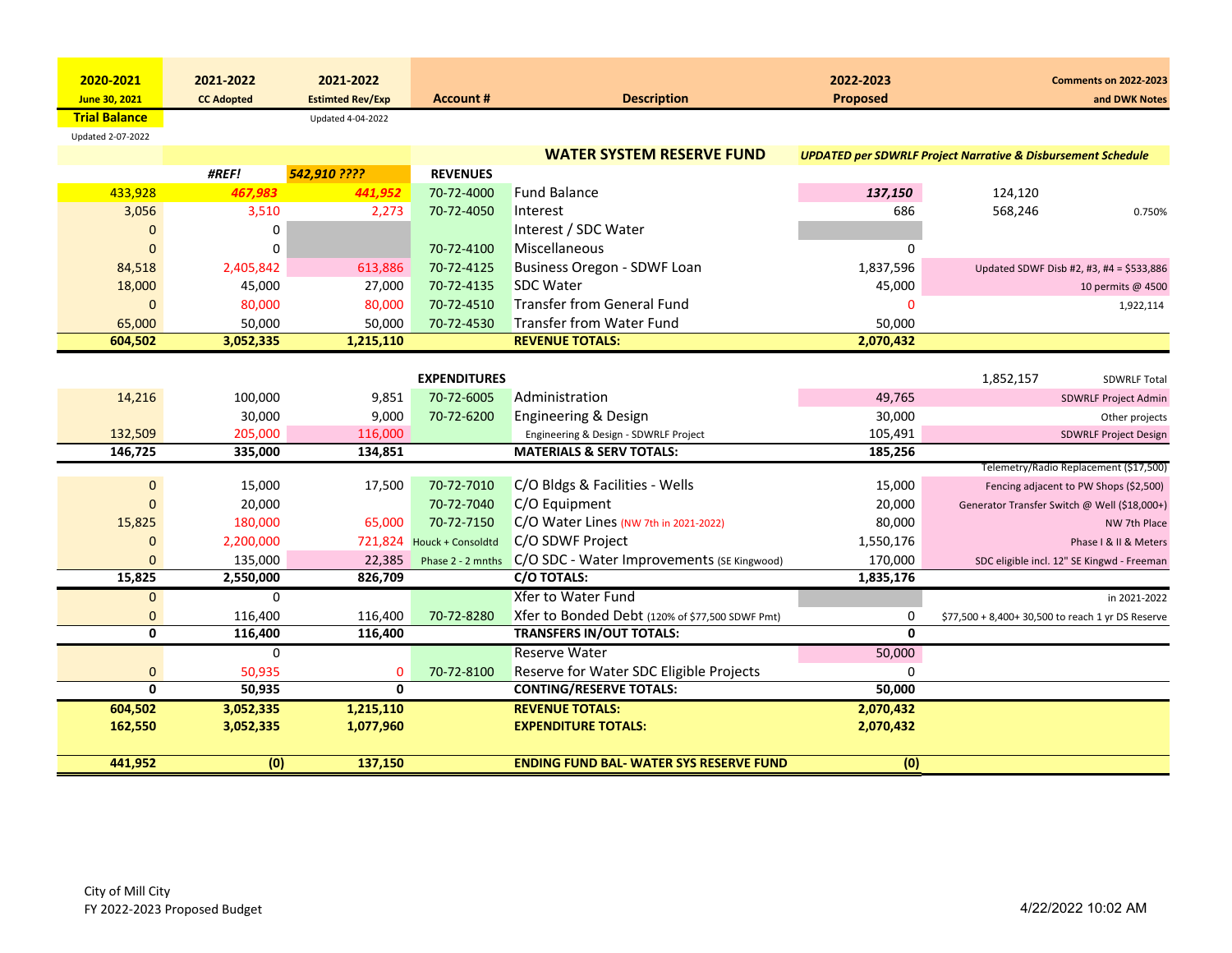| <b>Proposed</b><br><b>Account #</b><br><b>Description</b><br>June 30, 2021<br><b>CC Adopted</b><br><b>Estimted Rev/Exp</b><br><b>Trial Balance</b><br><b>Updated 4-04-2022</b><br>Updated 2-07-2022<br><b>STREET RESERVE FUND</b><br>416,965 ????<br>#REF!<br><b>REVENUES</b><br>224,785<br>239,657<br>281,691<br><b>Fund Balance</b><br>306,507<br>70-73-4000<br>100,000<br>0<br>70-73-4035<br><b>SCA Grant</b><br>100,000<br>100,000<br>70-73-4050<br>Interest<br>2,061<br>3,146<br>1,797<br>2,340<br><b>Transfer from General Fund</b><br>$\mathbf 0$<br>$\mathbf{0}$<br>50,000<br>50,000<br>70-73-4510<br><b>Transfer from Street Fund</b><br>30,000<br>40,000<br>40,000<br>70-73-4520<br>65,000<br>357,931<br>431,454<br>374,031<br><b>REVENUE TOTALS:</b><br>473,568 | 2020-2021 | 2021-2022 | 2021-2022 |                     | 2022-2023 | <b>Comments on 2022-2023</b>               |
|----------------------------------------------------------------------------------------------------------------------------------------------------------------------------------------------------------------------------------------------------------------------------------------------------------------------------------------------------------------------------------------------------------------------------------------------------------------------------------------------------------------------------------------------------------------------------------------------------------------------------------------------------------------------------------------------------------------------------------------------------------------------------|-----------|-----------|-----------|---------------------|-----------|--------------------------------------------|
|                                                                                                                                                                                                                                                                                                                                                                                                                                                                                                                                                                                                                                                                                                                                                                            |           |           |           |                     |           | and DWK Notes                              |
|                                                                                                                                                                                                                                                                                                                                                                                                                                                                                                                                                                                                                                                                                                                                                                            |           |           |           |                     |           |                                            |
|                                                                                                                                                                                                                                                                                                                                                                                                                                                                                                                                                                                                                                                                                                                                                                            |           |           |           |                     |           |                                            |
|                                                                                                                                                                                                                                                                                                                                                                                                                                                                                                                                                                                                                                                                                                                                                                            |           |           |           |                     |           |                                            |
|                                                                                                                                                                                                                                                                                                                                                                                                                                                                                                                                                                                                                                                                                                                                                                            |           |           |           |                     |           |                                            |
|                                                                                                                                                                                                                                                                                                                                                                                                                                                                                                                                                                                                                                                                                                                                                                            |           |           |           |                     |           |                                            |
|                                                                                                                                                                                                                                                                                                                                                                                                                                                                                                                                                                                                                                                                                                                                                                            |           |           |           |                     |           | SW 2nd Avenue                              |
|                                                                                                                                                                                                                                                                                                                                                                                                                                                                                                                                                                                                                                                                                                                                                                            |           |           |           |                     |           | 0.750%                                     |
|                                                                                                                                                                                                                                                                                                                                                                                                                                                                                                                                                                                                                                                                                                                                                                            |           |           |           |                     |           |                                            |
|                                                                                                                                                                                                                                                                                                                                                                                                                                                                                                                                                                                                                                                                                                                                                                            |           |           |           |                     |           |                                            |
|                                                                                                                                                                                                                                                                                                                                                                                                                                                                                                                                                                                                                                                                                                                                                                            |           |           |           |                     |           |                                            |
|                                                                                                                                                                                                                                                                                                                                                                                                                                                                                                                                                                                                                                                                                                                                                                            |           |           |           | <b>EXPENDITURES</b> |           |                                            |
| <b>Materials &amp; Services</b>                                                                                                                                                                                                                                                                                                                                                                                                                                                                                                                                                                                                                                                                                                                                            |           |           |           |                     |           |                                            |
| Administration<br>394<br>2,000<br>70-73-6005<br>3,568<br>3,897                                                                                                                                                                                                                                                                                                                                                                                                                                                                                                                                                                                                                                                                                                             |           |           |           |                     |           | <b>SCA Grant Administration</b>            |
| 9,062<br>20,000<br>70-73-6200<br><b>Engineering &amp; Design</b><br>25,000<br>18,627                                                                                                                                                                                                                                                                                                                                                                                                                                                                                                                                                                                                                                                                                       |           |           |           |                     |           | SW 2nd Design & Inspection                 |
| <b>Future Expenditures</b><br>$\Omega$                                                                                                                                                                                                                                                                                                                                                                                                                                                                                                                                                                                                                                                                                                                                     |           |           |           |                     |           |                                            |
| 22,000<br>22,524<br><b>MATERIALS &amp; SERVICES TOTALS</b><br>9,456<br>28,568<br>0                                                                                                                                                                                                                                                                                                                                                                                                                                                                                                                                                                                                                                                                                         |           |           |           |                     |           |                                            |
| Capital Outlay                                                                                                                                                                                                                                                                                                                                                                                                                                                                                                                                                                                                                                                                                                                                                             |           |           |           |                     |           |                                            |
| Sidewalks/Ped Paths<br>15,000<br>70-73-7120<br>25,000                                                                                                                                                                                                                                                                                                                                                                                                                                                                                                                                                                                                                                                                                                                      |           |           |           |                     |           | Sidewalk @ Mill City Falls Park            |
| 70-73-7125<br>C/O Special Projects - SCA Grants<br>0                                                                                                                                                                                                                                                                                                                                                                                                                                                                                                                                                                                                                                                                                                                       |           |           |           |                     |           |                                            |
| C/O Streets<br>70-73-7145<br>170,000                                                                                                                                                                                                                                                                                                                                                                                                                                                                                                                                                                                                                                                                                                                                       |           |           |           |                     |           | Reserve for Match for Grants (2022-2023)   |
| C/O Linn County<br>90,000                                                                                                                                                                                                                                                                                                                                                                                                                                                                                                                                                                                                                                                                                                                                                  |           |           |           |                     |           | includes overlay share for NW 7th & Sunset |
| 0<br>- SCA Grants (SW Cedar & NE 5th)                                                                                                                                                                                                                                                                                                                                                                                                                                                                                                                                                                                                                                                                                                                                      |           |           |           |                     |           | includes overlay share for NE 4th Ave      |
| 66,784<br>$\Omega$<br>- SW Cedar Overlay (w/ school project)                                                                                                                                                                                                                                                                                                                                                                                                                                                                                                                                                                                                                                                                                                               |           |           |           |                     |           |                                            |
| - TIGER Grant - supplemental<br>0                                                                                                                                                                                                                                                                                                                                                                                                                                                                                                                                                                                                                                                                                                                                          |           |           |           |                     |           |                                            |
| 0<br>- Public Works Shops                                                                                                                                                                                                                                                                                                                                                                                                                                                                                                                                                                                                                                                                                                                                                  |           |           |           |                     |           |                                            |
| 180,000<br>- SW 2nd Overlay / Reconstruction<br>250,000<br>SW 2nd SCA                                                                                                                                                                                                                                                                                                                                                                                                                                                                                                                                                                                                                                                                                                      |           |           |           |                     |           |                                            |
| 100,000<br>30,000<br>C/O Street Marion Co.<br>NW 7th & Sunset                                                                                                                                                                                                                                                                                                                                                                                                                                                                                                                                                                                                                                                                                                              |           |           |           |                     |           |                                            |
| 66,784<br>C/O TOTALS:<br>$\mathbf{0}$<br>385,000<br>30,000<br>445,000                                                                                                                                                                                                                                                                                                                                                                                                                                                                                                                                                                                                                                                                                                      |           |           |           |                     |           |                                            |
| Fix $# - 0$                                                                                                                                                                                                                                                                                                                                                                                                                                                                                                                                                                                                                                                                                                                                                                |           |           |           |                     |           |                                            |
| $\mathbf 0$<br>15,000<br>15,000<br>70-73-8250<br>Xfer to RR Bridge Fund<br>0<br><b>TRANSFERS IN/OUT TOTALS:</b><br>$\overline{0}$<br>$\mathbf 0$<br>0                                                                                                                                                                                                                                                                                                                                                                                                                                                                                                                                                                                                                      |           |           |           |                     |           |                                            |
| 15,000<br>15,000                                                                                                                                                                                                                                                                                                                                                                                                                                                                                                                                                                                                                                                                                                                                                           |           |           |           |                     |           |                                            |
|                                                                                                                                                                                                                                                                                                                                                                                                                                                                                                                                                                                                                                                                                                                                                                            |           |           |           |                     |           |                                            |
| Reserved for Street Improvements<br>0<br>0<br>Reserved for bike paths                                                                                                                                                                                                                                                                                                                                                                                                                                                                                                                                                                                                                                                                                                      |           |           |           |                     |           | Reserve for Future Grant Match             |
| 0<br>$\overline{0}$<br>0<br><b>CONTIN/RESERVED TOTALS:</b><br>$\mathbf{0}$<br>$\mathbf 0$<br>0<br>$\mathbf{0}$                                                                                                                                                                                                                                                                                                                                                                                                                                                                                                                                                                                                                                                             |           |           |           |                     |           |                                            |
| $\mathbf{0}$<br>9,454<br>70-73-9000<br><b>Unappropriated EFB</b><br>$\mathbf 0$                                                                                                                                                                                                                                                                                                                                                                                                                                                                                                                                                                                                                                                                                            |           |           |           |                     |           |                                            |
| 0<br>$\mathbf 0$<br><b>UNAPPROPRIATED TOTALS:</b><br>0<br>9,454<br>0                                                                                                                                                                                                                                                                                                                                                                                                                                                                                                                                                                                                                                                                                                       |           |           |           |                     |           |                                            |
| 357,931<br><b>REVENUE TOTALS:</b><br>473,568<br>431,454<br>374,031                                                                                                                                                                                                                                                                                                                                                                                                                                                                                                                                                                                                                                                                                                         |           |           |           |                     |           |                                            |
| 76,240<br>67,524<br><b>EXPENDITURE TOTALS:</b><br>473,568<br>$\mathbf 0$<br>431,454                                                                                                                                                                                                                                                                                                                                                                                                                                                                                                                                                                                                                                                                                        |           |           |           |                     |           |                                            |
| $\mathbf{0}$<br>(0)<br>281,691<br>306,507<br><b>ENDING FUND BAL - STREET RESERVE FUND</b>                                                                                                                                                                                                                                                                                                                                                                                                                                                                                                                                                                                                                                                                                  |           |           |           |                     |           |                                            |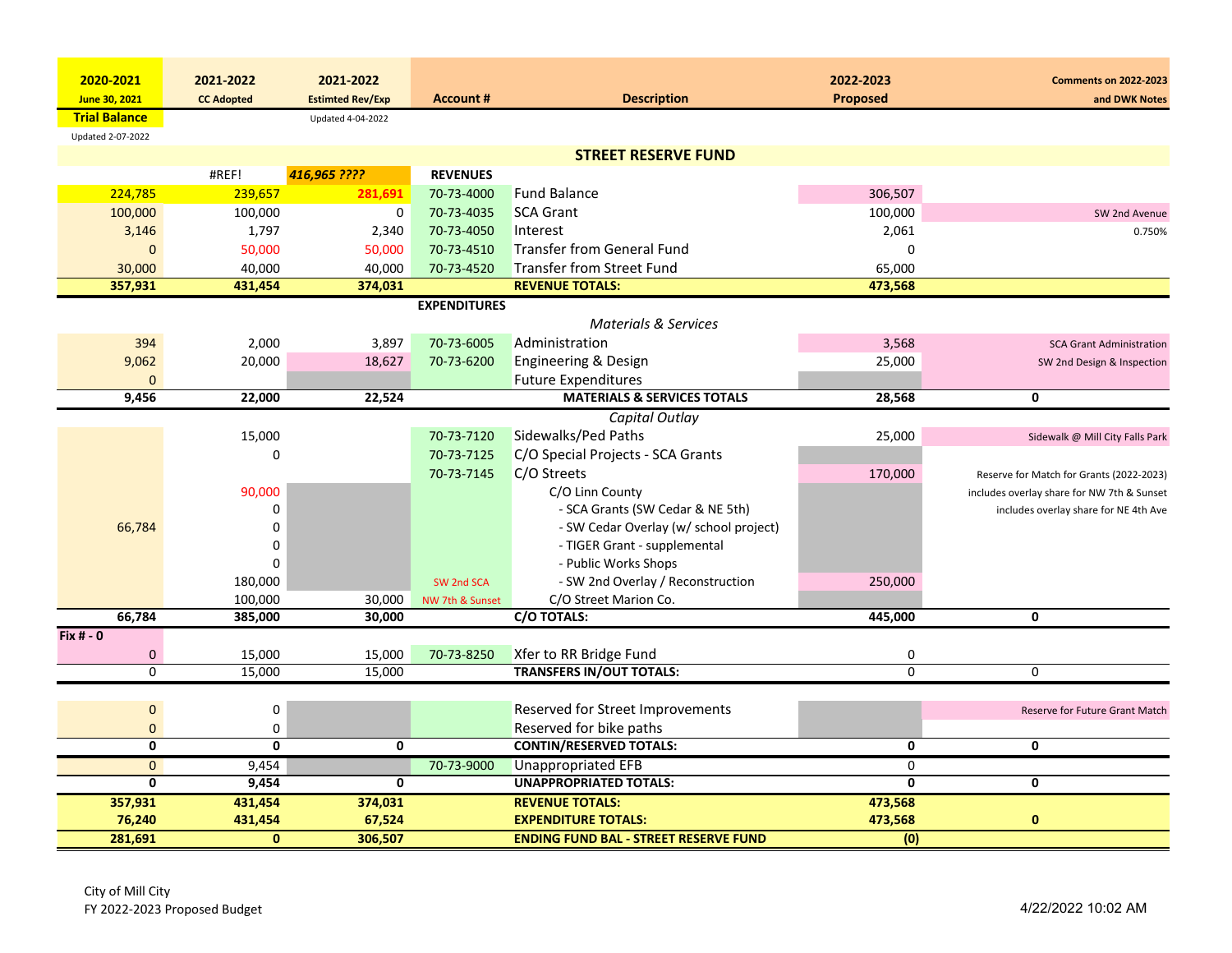| 2020-2021            | 2021-2022         | 2021-2022               |                  |                    | 2022-2023       | <b>Comments on 2022-2023</b> |
|----------------------|-------------------|-------------------------|------------------|--------------------|-----------------|------------------------------|
| June 30, 2021        | <b>CC Adopted</b> | <b>Estimted Rev/Exp</b> | <b>Account #</b> | <b>Description</b> | <b>Proposed</b> | and DWK Notes                |
| <b>Trial Balance</b> |                   | Updated 4-04-2022       |                  |                    |                 |                              |

Updated 2‐07‐2022

| <b>SEWER RESERVE FUND</b> |              |              |                 |                                             |              |                                     |  |
|---------------------------|--------------|--------------|-----------------|---------------------------------------------|--------------|-------------------------------------|--|
|                           | #REF!        | 246,458 ???? | <b>REVENUES</b> |                                             |              |                                     |  |
| 176,240                   | 160,000      | 155,123      | 70-74-4000      | <b>Fund Balance</b>                         | 465,453      |                                     |  |
| 0                         | 0            |              | 70-74-4035      | Grants - Legislative Grant (2023)           | 2,500,000    | Increase \$\$ if additional funding |  |
|                           |              |              |                 | Grants - Marion County Grant (2022)         | 1,000,000    | is secured or likely                |  |
|                           |              | 300,000      |                 | Grants - Linn County Grant (2022)           | n            |                                     |  |
| 1,558                     | 1,059        | 1,158        | 70-74-4050      | Interest                                    | 1,000        | 0.750%                              |  |
| $\Omega$                  |              |              |                 | Interest SDC SSRF                           |              |                                     |  |
| 6,488                     | 16,220       | 9,732        | 70-74-4135      | <b>SDC Revenue - Sewer</b>                  | 16,220       | 10 SDC's @ 1622                     |  |
| $\Omega$                  | 150,000      | 150,000      | 70-74-4510      | <b>Transfer from General Fund</b>           | 110,000      |                                     |  |
| 50,000                    | 0            | $\Omega$     | 70-74-4540      | <b>Transfer from Sewer Fund</b>             | $\Omega$     |                                     |  |
| 234,286                   | 327,279      | 616,013      |                 | <b>REVENUE TOTALS:</b>                      | 4,092,673    |                                     |  |
| 5,813                     | 10,000       | 7,197        | 70-74-6005      | Administration & Legal                      | 22,000       |                                     |  |
| $\Omega$                  | 5,000        | 0            | 70-74-6170      | Miscellaneous                               | 10,673       |                                     |  |
| 700                       | 100,000      | 135,000      | 70-74-6200      | <b>Engineering &amp; Design</b>             | 465,000      | Keller - WWTF Design                |  |
| 6,513                     | 115,000      | 142,197      |                 | <b>MATERIALS &amp; SERV TOTALS:</b>         | 497,673      |                                     |  |
| 2,200                     | 160,000      | 0            | 70-74-7010      | C/O WWTF - Buildings & Facilities           | 3,500,000    | 5-7 Year Improvements to System     |  |
| $\Omega$                  | 0            |              |                 | C/O WWTP Pumping                            |              |                                     |  |
| 10,451                    | 20,000       | 8,363        | 70-74-7100      | C/O Pump Stations                           | 40,000       |                                     |  |
| $\Omega$                  | O            |              | 70-74-7110      | C/O Collection System                       |              |                                     |  |
| $\Omega$                  | 0            |              |                 | C/O Equipment                               |              |                                     |  |
| 12,651                    | 180,000      | 8,363        |                 | C/O TOTALS:                                 | 3,540,000    |                                     |  |
| 60,000                    | 0            |              | 70-74-8280      | <b>Xfer to Bonded Debt</b>                  |              |                                     |  |
| $\Omega$                  | 0            |              |                 | Xfer to Bonded Debt (SDC Eligible)          |              |                                     |  |
| $\Omega$                  | 0            |              |                 | Xfer to Sewer Project Fund                  |              |                                     |  |
| 60,000                    | $\mathbf{0}$ | $\mathbf{0}$ |                 | <b>TRANSFERS IN/OUT TOTALS:</b>             | $\mathbf{0}$ |                                     |  |
|                           | 32,279       |              |                 | <b>Reserved Sewer</b>                       | 55,000       |                                     |  |
| $\mathbf 0$               |              |              | 70-74-8100      | <b>Reserved Sewer SDC</b>                   | $\Omega$     |                                     |  |
| $\mathbf{0}$              | 32,279       | $\mathbf{0}$ |                 | <b>CONTING/RESERVED TOTALS:</b>             | 55,000       |                                     |  |
| 234,286                   | 327,279      | 616,013      |                 | <b>REVENUE TOTALS:</b>                      | 4,092,673    |                                     |  |
| 79,164                    | 327,279      | 150,560      |                 | <b>EXPENDITURE TOTALS:</b>                  | 4,092,673    |                                     |  |
|                           |              |              |                 |                                             |              |                                     |  |
| 155,123                   | $\mathbf{0}$ | 465,453      |                 | <b>ENDING FUND BAL - SEWER RESERVE FUND</b> | (0)          |                                     |  |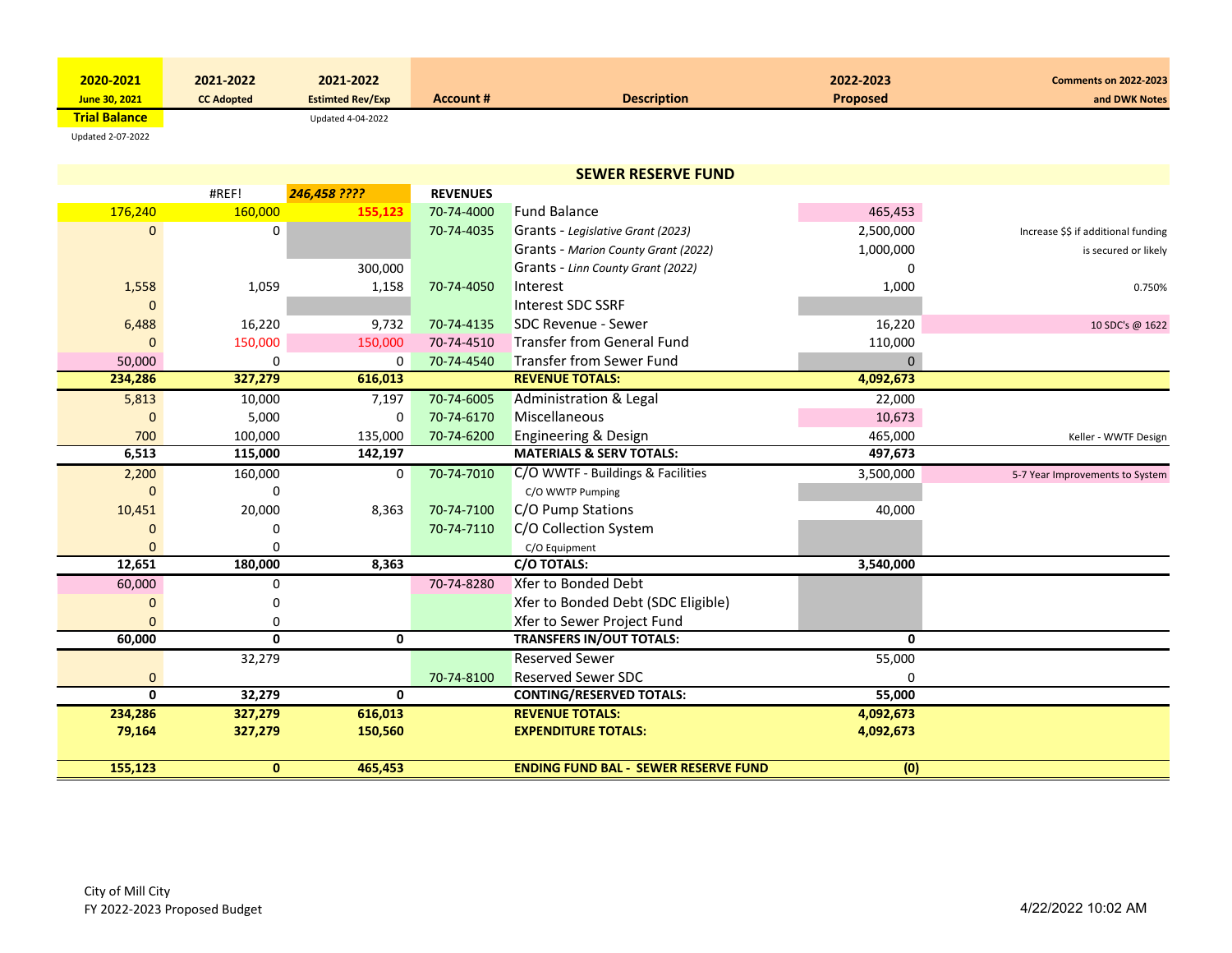| 2020-2021            | 2021-2022         | 2021-2022               |                     |                                                | 2022-2023       | <b>Comments on 2022-2023</b>        |
|----------------------|-------------------|-------------------------|---------------------|------------------------------------------------|-----------------|-------------------------------------|
| June 30, 2021        | <b>CC Adopted</b> | <b>Estimted Rev/Exp</b> | <b>Account #</b>    | <b>Description</b>                             | <b>Proposed</b> | and DWK Notes                       |
| <b>Trial Balance</b> |                   | Updated 4-04-2022       |                     |                                                |                 |                                     |
| Updated 2-07-2022    |                   |                         |                     |                                                |                 |                                     |
|                      |                   |                         |                     | <b>EQUIPMENT RESERVE FUND</b>                  |                 |                                     |
|                      | #REF!             | 194,083 ????            | <b>REVENUES</b>     |                                                |                 |                                     |
| 156,723              | 149,550           | 149,626                 | 70-75-4000          | <b>Fund Balance</b>                            | 195,409         |                                     |
| 1,051                | 1,122             | 783                     | 70-75-4050          | Interest                                       | 977             | 0.750%                              |
| $\mathbf 0$          | 0                 |                         | 70-75-4100          | Miscellaneous                                  |                 |                                     |
| $\Omega$             | 0                 |                         |                     | Sale of Equipment                              |                 |                                     |
| 10,000               | 10,000            | 10,000                  | 70-75-4510          | <b>Transfer from General Fund</b>              | 10,000          |                                     |
| 15,000               | 15,000            | 15,000                  | 70-75-4520          | <b>Transfer from Street Fund</b>               | 15,000          |                                     |
| 10,000               | 10,000            | 10,000                  | 70-75-4530          | <b>Transfer from Water Fund</b>                | 10,000          |                                     |
| 10,000               | 10,000            | 10,000                  | 70-75-4540          | <b>Transfer from Sewer Fund</b>                | 10,000          |                                     |
|                      |                   |                         |                     |                                                |                 |                                     |
| 202,774              | 195,672           | 195,409                 |                     | <b>REVENUE TOTALS:</b>                         | 241,386         |                                     |
|                      |                   |                         |                     |                                                |                 |                                     |
|                      |                   |                         | <b>EXPENDITURES</b> |                                                |                 |                                     |
| $\mathbf{0}$         | 30,000            | 0                       | 70-75-7040          | C/O Equipment: Other                           | 30,000          | Trees, Fencing at PW Shops          |
| 53,148               | 130,000           | 0                       | 70-75-7090          | C/O Vehicles & Equipment: Public Works         | 175,000         | Mini-Excavator, Street Sweeper, etc |
|                      |                   |                         |                     |                                                |                 |                                     |
| 53,148               | 160,000           | 0                       |                     | C/O TOTALS:                                    | 205,000         |                                     |
|                      |                   |                         |                     |                                                |                 |                                     |
| $\mathbf{0}$         | 35,672            | 0                       | 70-75-9000          | Unappropriated                                 | 36,386          |                                     |
|                      |                   |                         |                     |                                                |                 |                                     |
| 0                    | 35,672            | 0                       |                     | <b>UNAPPROPRIATED TOTALS:</b>                  | 36,386          |                                     |
|                      |                   |                         |                     |                                                |                 |                                     |
| 202,774              | 195,672           | 195,409                 |                     | <b>REVENUE TOTALS:</b>                         | 241,386         |                                     |
| 53,148               | 195,672           | $\bf{0}$                |                     | <b>EXPENDITURE TOTALS:</b>                     | 241,386         |                                     |
| 149,626              | (0)               | 195,409                 |                     | <b>ENDING BALANCE - EQUIPMENT RESERVE FUND</b> | $\mathbf{0}$    |                                     |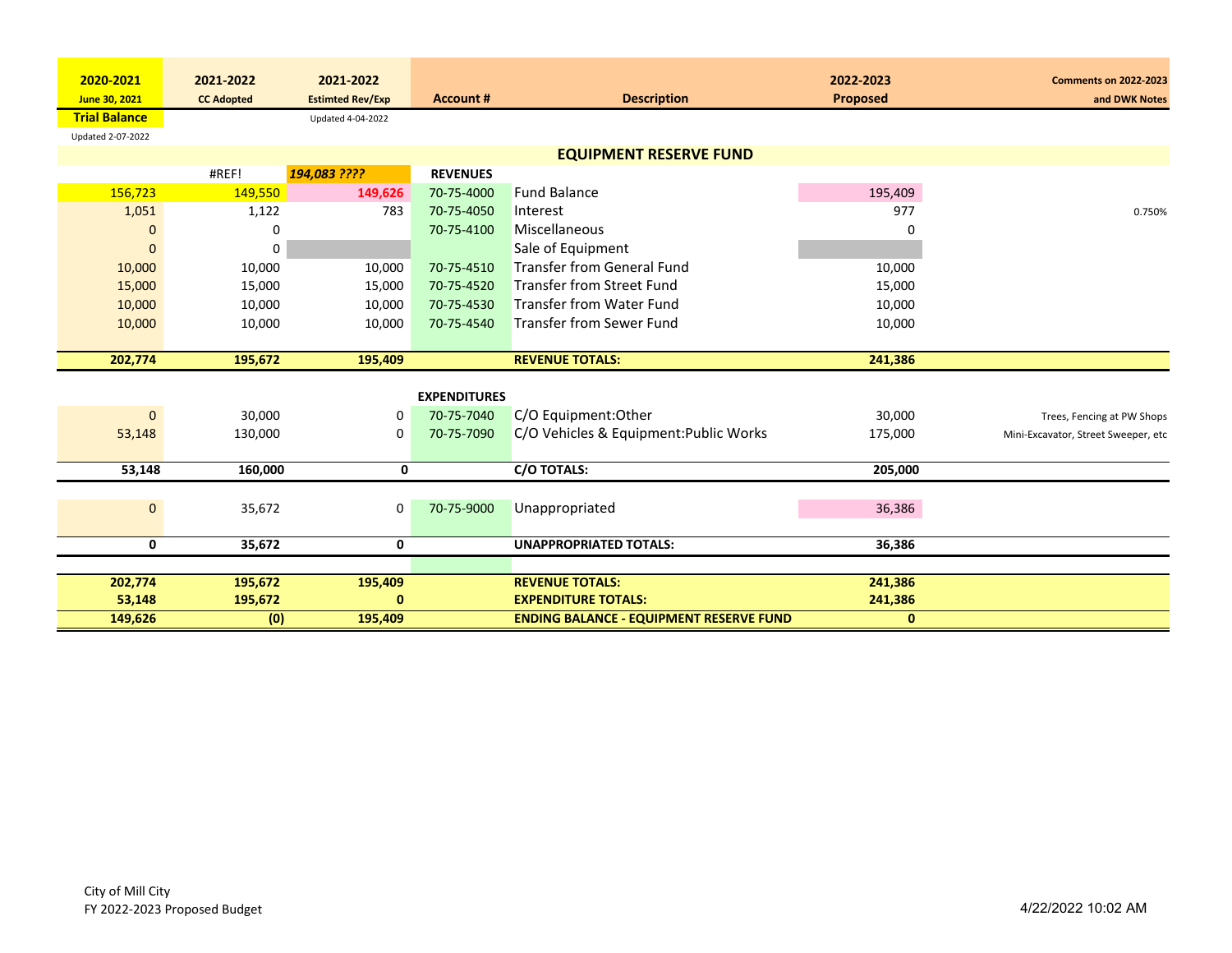| 2020-2021            | 2021-2022         | 2021-2022               |                     |                                                 | 2022-2023       | <b>Comments on 2022-2023</b> |
|----------------------|-------------------|-------------------------|---------------------|-------------------------------------------------|-----------------|------------------------------|
| June 30, 2021        | <b>CC Adopted</b> | <b>Estimted Rev/Exp</b> | <b>Account #</b>    | <b>Description</b>                              | <b>Proposed</b> | and DWK Notes                |
| <b>Trial Balance</b> |                   |                         |                     |                                                 |                 |                              |
|                      |                   | Updated 4-04-2022       |                     |                                                 |                 |                              |
| Updated 2-07-2022    |                   |                         |                     |                                                 |                 |                              |
|                      |                   |                         |                     | <b>STORM DRAINAGE RESERVE FUND</b>              |                 |                              |
|                      | #REF!             | 0000 ?????              | <b>REVENUES</b>     |                                                 |                 |                              |
| $\mathbf{0}$         | 50,387            | 43,931                  | 70-76-4000          | <b>Fund Balance</b>                             | 160,650         |                              |
|                      | $\Omega$          | 0                       | 70-76-4035          | Grants: Business Oregon (Legislative Grant)     | 2,923,500       |                              |
|                      | 378               | 0                       | 70-76-4050          | Interest                                        | 803             | 0.750%                       |
|                      | 120,000           | 120,000                 | 70-76-4510          | Xfer in from General Fund (10)                  | 0               |                              |
| 200,000              | 0                 |                         | 70-76-4565          | Xfer in from Hsg Rehab (65) [Loan @ 1.5%]       | 0               |                              |
| 200,000              | 170,765           | 163,931                 |                     | <b>REVENUE TOTALS:</b>                          | 3,084,953       |                              |
|                      |                   |                         |                     |                                                 |                 |                              |
| 113                  | 1,265             | 3,281                   | 70-76-6005          | Administration                                  | 25,000          | Project Mgt                  |
| 25,563               | 4,500             | 0                       | 70-76-6200          | Engineering & Design                            | 600,000         | Storm Master Plan & Design   |
|                      | 0                 |                         | 70-76-6170          | Miscellaneous                                   | 9,953           |                              |
| 25,675               | 5,765             | 3,281                   |                     | <b>MATERIALS &amp; SERV TOTALS:</b>             | 634,953         |                              |
|                      |                   |                         | <b>EXPENDITURES</b> |                                                 |                 |                              |
| 130,394              | 165,000           |                         | 70-76-7040          | C/O Storm Drainage Facilities                   | 2,450,000       | Storm Improvements           |
|                      | 0                 |                         |                     | Debt Serv to Hsg Rehab Fund (@ 1.5%)            | 0               | Kimmel Park Basin            |
| 130,394              | 165,000           | 0                       |                     | <b>C/O TOTALS:</b>                              | 2,450,000       |                              |
|                      |                   |                         |                     |                                                 |                 |                              |
|                      | 0                 |                         | 70-76-9000          | Unappropriated Ending Fund Balance              | 0               |                              |
|                      |                   |                         |                     |                                                 |                 |                              |
| 0                    | 0                 | 0                       |                     | <b>UNAPPROPRIATED TOTALS:</b>                   | 0               |                              |
|                      |                   |                         |                     |                                                 |                 |                              |
| 200,000              | 170,765           | 163,931                 |                     | <b>REVENUE TOTALS:</b>                          | 3,084,953       |                              |
| 156,069              | 170,765           | 3,281                   |                     | <b>EXPENDITURE TOTALS:</b>                      | 3,084,953       |                              |
| 43,931               | (0)               | 160,650                 |                     | <b>ENDING BALANCE - STORM DRAINAGE GRANT FU</b> | $\mathbf{0}$    |                              |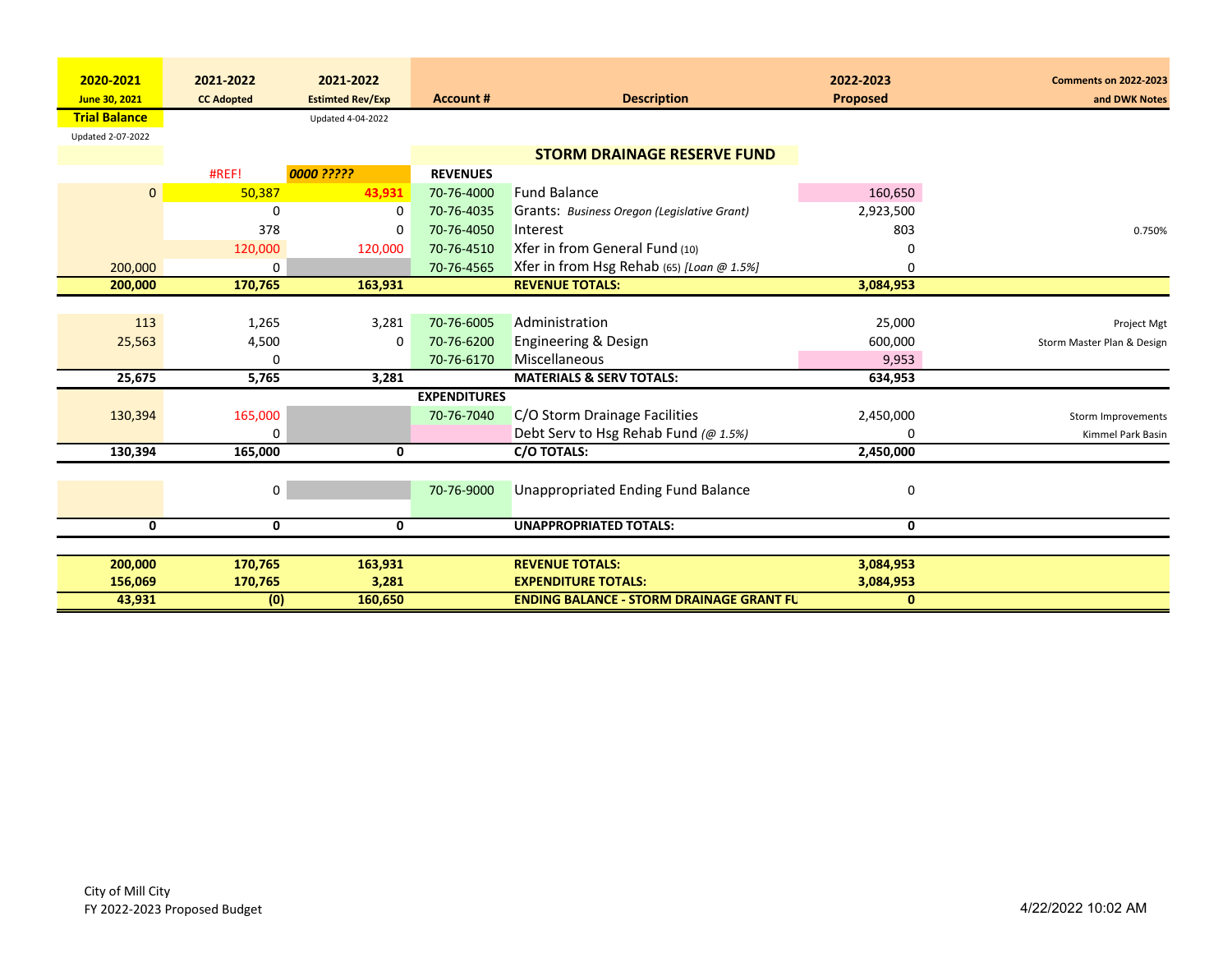| 2020-2021            | 2021-2022             | 2021-2022               |                     |                                                      | 2022-2023    | <b>Comments on 2022-2023</b>        |
|----------------------|-----------------------|-------------------------|---------------------|------------------------------------------------------|--------------|-------------------------------------|
| June 30, 2021        | <b>CC Adopted</b>     | <b>Estimted Rev/Exp</b> | <b>Account #</b>    | <b>Description</b>                                   | Proposed     | and DWK Notes                       |
| <b>Trial Balance</b> |                       | Updated 4-04-2022       |                     |                                                      |              |                                     |
| Updated 2-07-2022    |                       |                         |                     |                                                      |              |                                     |
|                      |                       |                         |                     | <b>BONDED DEBT SERVICE FUND</b>                      |              |                                     |
|                      | #REF!                 | 291,500 ????            | <b>REVENUES</b>     |                                                      |              |                                     |
| 135,392              | 127,050               | 127,145                 | 80-80-4000          | <b>Fund Balance</b>                                  | 234,606      |                                     |
| 1,298                | 1,000                 | 1,005                   | 80-80-4050          | Interest / Bonded Debt                               | 1,173        | 0.750%                              |
| 155,000              | 155,000               | 155,000                 | 80-80-4530          | <b>Transfer from Water Fund</b>                      | 232,500      |                                     |
| 95,000               | 163,000               | 163,000                 | 80-80-4540          | <b>Transfer from Sewer Fund</b>                      | 163,000      |                                     |
|                      | 116,400               | 116,400                 | 80-80-4572          | <b>Transfer from Water Reserve Fund</b>              | 0            |                                     |
| 60,000               | 0                     | $\Omega$                | 80-80-4574          | <b>Transfer from Sewer Reserve</b>                   | 0            |                                     |
| 446,690              | 562,450               | 562,550                 |                     | <b>REVENUE TOTALS:</b>                               | 631,279      |                                     |
|                      |                       |                         |                     |                                                      |              |                                     |
|                      |                       |                         | <b>EXPENDITURES</b> |                                                      |              |                                     |
| 22,812               | 21,490                | 21,490                  | 80-80-8010          | Bond Int Water (OECDD - 2006)                        | 20,155       | Payment Schedule from 2021 Audit    |
| 42,920               | 39,818                | 39,818                  | 80-80-8015          | Bond Int Sewer (Tex Capital Refinance-2017)          | 39,818       | Payment Schedule from Texas Capital |
| 132,181              | 133,503               | 133,503                 | 80-80-8020          | Bond Prin Water (OECDD - 2006)                       | 134,838      |                                     |
| 121,632              | 124,733               | 124,733                 | 80-80-8025          | Bond Prin Sewer (Tex Cap Refinance-2017)             | 124,733      |                                     |
|                      | 0                     | 0                       | 80-80-              | Bond Prin Water (BusOR - SDWRLF 2021)                | 77,500       | Not sure if this will be due        |
|                      | 8,400                 | 8,400                   | $80 - 80 -$         | Bond Int Water (BusOR - SDWRLF -2021)                | $\mathbf 0$  | Interest only payment 2021-2022     |
| 319,544              | 327,944               | 327,944                 |                     | <b>BOND PAYMENT TOTALS:</b>                          | 397,044      |                                     |
|                      |                       |                         |                     |                                                      |              |                                     |
|                      | 154,993               |                         | 80-80-9000          | 2006 OECDD Reserve (1 yr Pmt @ \$154,993)            | 154,993      |                                     |
|                      | $\mathbf 0$<br>77,500 |                         | 80-80-9001          | 2021 SDWRLF Reserve (1 yr Pmt @ \$77,500)            | 77,500       |                                     |
|                      | 2,013<br>$\mathbf 0$  |                         | 80-80-9005          | <b>Unappropriated EFB</b>                            | 1,742        |                                     |
|                      | $\mathbf 0$           | $\mathbf{0}$            |                     |                                                      |              |                                     |
|                      | 234,506               |                         |                     | <b>UNAPPROPRIATED TOTALS:</b>                        | 234,235      |                                     |
| 446,690              | 562,450               | 562,550                 |                     | <b>REVENUE TOTALS:</b><br><b>EXPENDITURE TOTALS:</b> | 631,279      |                                     |
| 319,544              | 562,450               | 327,944                 |                     |                                                      | 631,279      |                                     |
| 127,145              | $\mathbf{0}$          | 234,606                 |                     | <b>ENDING FUND BALANCE - BONDED DEBT FUND</b>        | $\mathbf{0}$ |                                     |
|                      |                       |                         |                     |                                                      |              |                                     |
|                      |                       |                         |                     | <b>All Funds</b>                                     |              |                                     |
| 6,437,595            | 10,411,302            | 8,948,737               |                     | <b>REVENUE TOTALS:</b>                               | 15,883,973   |                                     |
| 2,866,503            | 10,411,303            | 4,914,265               |                     | <b>EXPENDITURE TOTALS:</b>                           | 15,883,973   |                                     |
| 3,571,092            | (1)                   | 4,034,472               |                     | <b>ALL FUNDS TOTAL:</b>                              | (0)          |                                     |